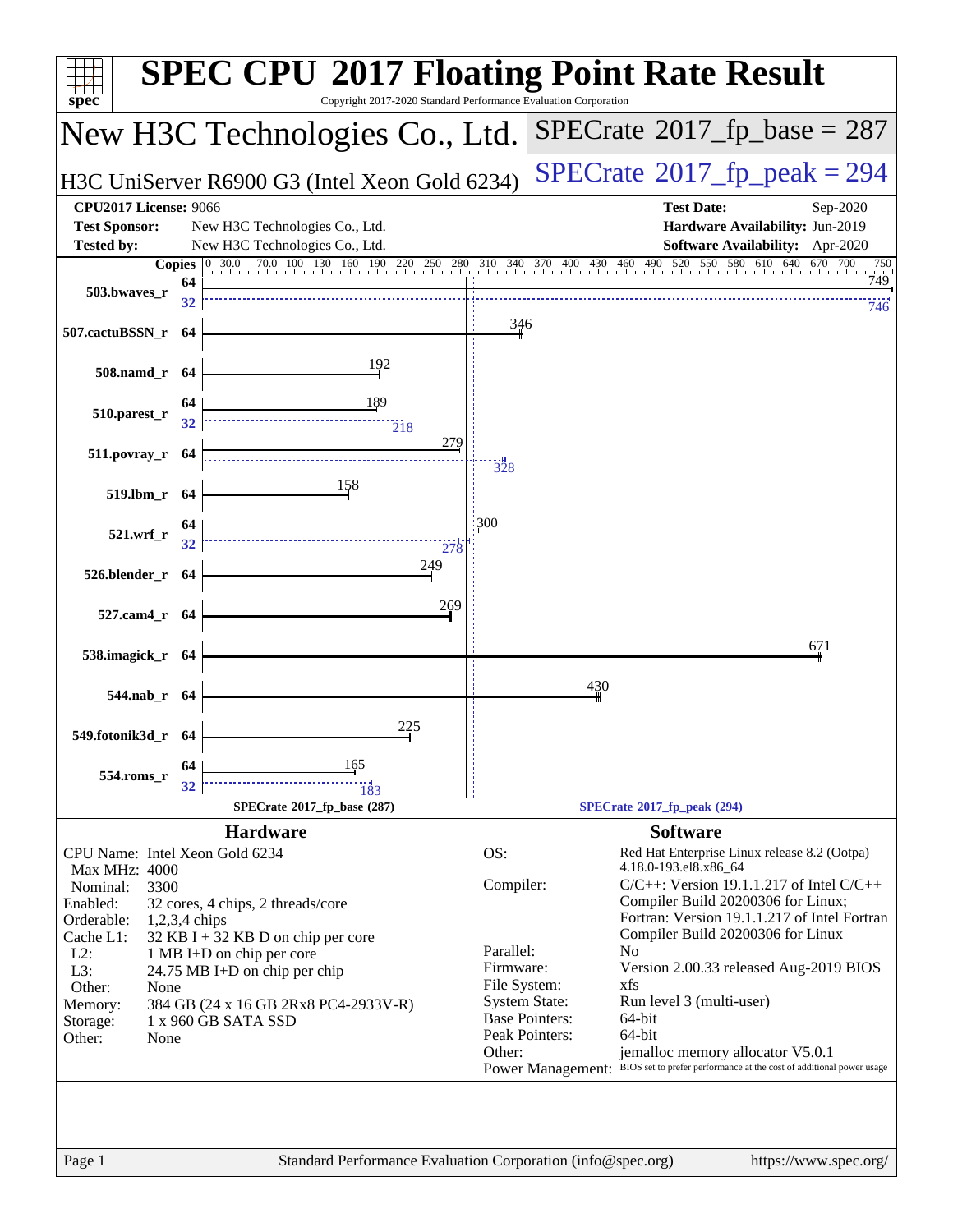|                                                                                                                                                                                                                                                                                                                                                                                                                                                                    | $SPECTate$ <sup>®</sup> 2017_fp_base = 287<br>New H3C Technologies Co., Ltd.    |                                                                  |            |                |            |                      |            |               |                |              |                   |              |                                                                                |              |
|--------------------------------------------------------------------------------------------------------------------------------------------------------------------------------------------------------------------------------------------------------------------------------------------------------------------------------------------------------------------------------------------------------------------------------------------------------------------|---------------------------------------------------------------------------------|------------------------------------------------------------------|------------|----------------|------------|----------------------|------------|---------------|----------------|--------------|-------------------|--------------|--------------------------------------------------------------------------------|--------------|
|                                                                                                                                                                                                                                                                                                                                                                                                                                                                    | $SPECTate@2017_fp\_peak = 294$<br>H3C UniServer R6900 G3 (Intel Xeon Gold 6234) |                                                                  |            |                |            |                      |            |               |                |              |                   |              |                                                                                |              |
| CPU2017 License: 9066<br><b>Test Sponsor:</b><br><b>Tested by:</b>                                                                                                                                                                                                                                                                                                                                                                                                 |                                                                                 | New H3C Technologies Co., Ltd.<br>New H3C Technologies Co., Ltd. |            |                |            |                      |            |               |                |              | <b>Test Date:</b> |              | Sep-2020<br>Hardware Availability: Jun-2019<br>Software Availability: Apr-2020 |              |
|                                                                                                                                                                                                                                                                                                                                                                                                                                                                    |                                                                                 |                                                                  |            |                |            | <b>Results Table</b> |            |               |                |              |                   |              |                                                                                |              |
|                                                                                                                                                                                                                                                                                                                                                                                                                                                                    |                                                                                 |                                                                  |            | <b>Base</b>    |            |                      |            |               |                |              | <b>Peak</b>       |              |                                                                                |              |
| <b>Benchmark</b>                                                                                                                                                                                                                                                                                                                                                                                                                                                   | <b>Copies</b>                                                                   | <b>Seconds</b>                                                   | Ratio      | <b>Seconds</b> | Ratio      | <b>Seconds</b>       | Ratio      | <b>Copies</b> | <b>Seconds</b> | <b>Ratio</b> | <b>Seconds</b>    | <b>Ratio</b> | <b>Seconds</b>                                                                 | <b>Ratio</b> |
| 503.bwayes r                                                                                                                                                                                                                                                                                                                                                                                                                                                       | 64                                                                              | 856                                                              | 749<br>348 | 858            | 748        | 857                  | 749        | 32            | 430            | 746          | 430               | 746<br>344   | 430                                                                            | 746          |
| 507.cactuBSSN r                                                                                                                                                                                                                                                                                                                                                                                                                                                    | 64                                                                              | 233<br>318                                                       | 191        | 235            | 344<br>192 | 234                  | 346<br>192 | 64<br>64      | 233<br>318     | 348          | 235<br>316        | 192          | 234                                                                            | 346<br>192   |
| $508$ .namd $r$                                                                                                                                                                                                                                                                                                                                                                                                                                                    | 64<br>64                                                                        | 888                                                              | 189        | 316<br>886     | <b>189</b> | 316<br>885           | 189        | 32            | 385            | 191<br>218   | 385               | 217          | 316<br>385                                                                     | 218          |
| 510.parest_r<br>511.povray_r                                                                                                                                                                                                                                                                                                                                                                                                                                       | 64                                                                              | 536                                                              | 279        | 536            | 279        | 535                  | 279        | 64            | 459            | 325          | 454               | 329          | 456                                                                            | 328          |
| 519.1bm r                                                                                                                                                                                                                                                                                                                                                                                                                                                          | 64                                                                              | 428                                                              | 158        | 427            | 158        | 426                  | 158        | 64            | 428            | 158          | 427               | 158          | 426                                                                            | 158          |
| $521.wrf_r$                                                                                                                                                                                                                                                                                                                                                                                                                                                        | 64                                                                              | 474                                                              | 302        | 478            | 300        | 479                  | 299        | 32            | 259            | 277          | 258               | 278          | 248                                                                            | 289          |
| 526.blender_r                                                                                                                                                                                                                                                                                                                                                                                                                                                      | 64                                                                              | 392                                                              | 249        | 392            | 249        | 392                  | 249        | 64            | 392            | 249          | 392               | 249          | 392                                                                            | 249          |
| 527.cam4 r                                                                                                                                                                                                                                                                                                                                                                                                                                                         | 64                                                                              | 418                                                              | 268        | 414            | 271        | 415                  | 269        | 64            | 418            | 268          | 414               | 271          | 415                                                                            | 269          |
| 538.imagick_r                                                                                                                                                                                                                                                                                                                                                                                                                                                      | 64                                                                              | 237                                                              | 673        | 238            | 669        | 237                  | 671        | 64            | 237            | 673          | 238               | 669          | 237                                                                            | 671          |
| 544.nab r                                                                                                                                                                                                                                                                                                                                                                                                                                                          | 64                                                                              | 251                                                              | 428        | 251            | 430        | 250                  | 432        | 64            | 251            | 428          | 251               | 430          | 250                                                                            | 432          |
| 549.fotonik3d r                                                                                                                                                                                                                                                                                                                                                                                                                                                    | 64                                                                              | 1110                                                             | 225        | 1105           | 226        | 1110                 | 225        | 64            | 1110           | 225          | 1105              | 226          | 1110                                                                           | 225          |
| 554.roms_r                                                                                                                                                                                                                                                                                                                                                                                                                                                         | 64                                                                              | 616                                                              | 165        | 616            | 165        | 615                  | 165        | 32            | 277            | 183          | 278               | 183          | 279                                                                            | 182          |
| $SPECrate$ <sup>8</sup> 2017_fp_base =                                                                                                                                                                                                                                                                                                                                                                                                                             |                                                                                 |                                                                  | 287        |                |            |                      |            |               |                |              |                   |              |                                                                                |              |
| $SPECrate^{\circ}2017$ _fp_peak =                                                                                                                                                                                                                                                                                                                                                                                                                                  |                                                                                 |                                                                  | 294        |                |            |                      |            |               |                |              |                   |              |                                                                                |              |
|                                                                                                                                                                                                                                                                                                                                                                                                                                                                    |                                                                                 |                                                                  |            |                |            |                      |            |               |                |              |                   |              |                                                                                |              |
| Results appear in the order in which they were run. Bold underlined text indicates a median measurement.<br><b>Compiler Notes</b><br>The inconsistent Compiler version information under Compiler Version section is due to a discrepancy in Intel Compiler.<br>The correct version of C/C++ compiler is: Version 19.1.1.217 Build 20200306 Compiler for Linux<br>The correct version of Fortran compiler is: Version 19.1.1.217 Build 20200306 Compiler for Linux |                                                                                 |                                                                  |            |                |            |                      |            |               |                |              |                   |              |                                                                                |              |

 The numactl mechanism was used to bind copies to processors. The config file option 'submit' was used to generate numactl commands to bind each copy to a specific processor. For details, please see the config file.

#### **[Operating System Notes](http://www.spec.org/auto/cpu2017/Docs/result-fields.html#OperatingSystemNotes)**

Stack size set to unlimited using "ulimit -s unlimited"

#### **[Environment Variables Notes](http://www.spec.org/auto/cpu2017/Docs/result-fields.html#EnvironmentVariablesNotes)**

Environment variables set by runcpu before the start of the run: LD\_LIBRARY\_PATH = "/home/speccpu/lib/intel64:/home/speccpu/je5.0.1-64" MALLOC\_CONF = "retain:true"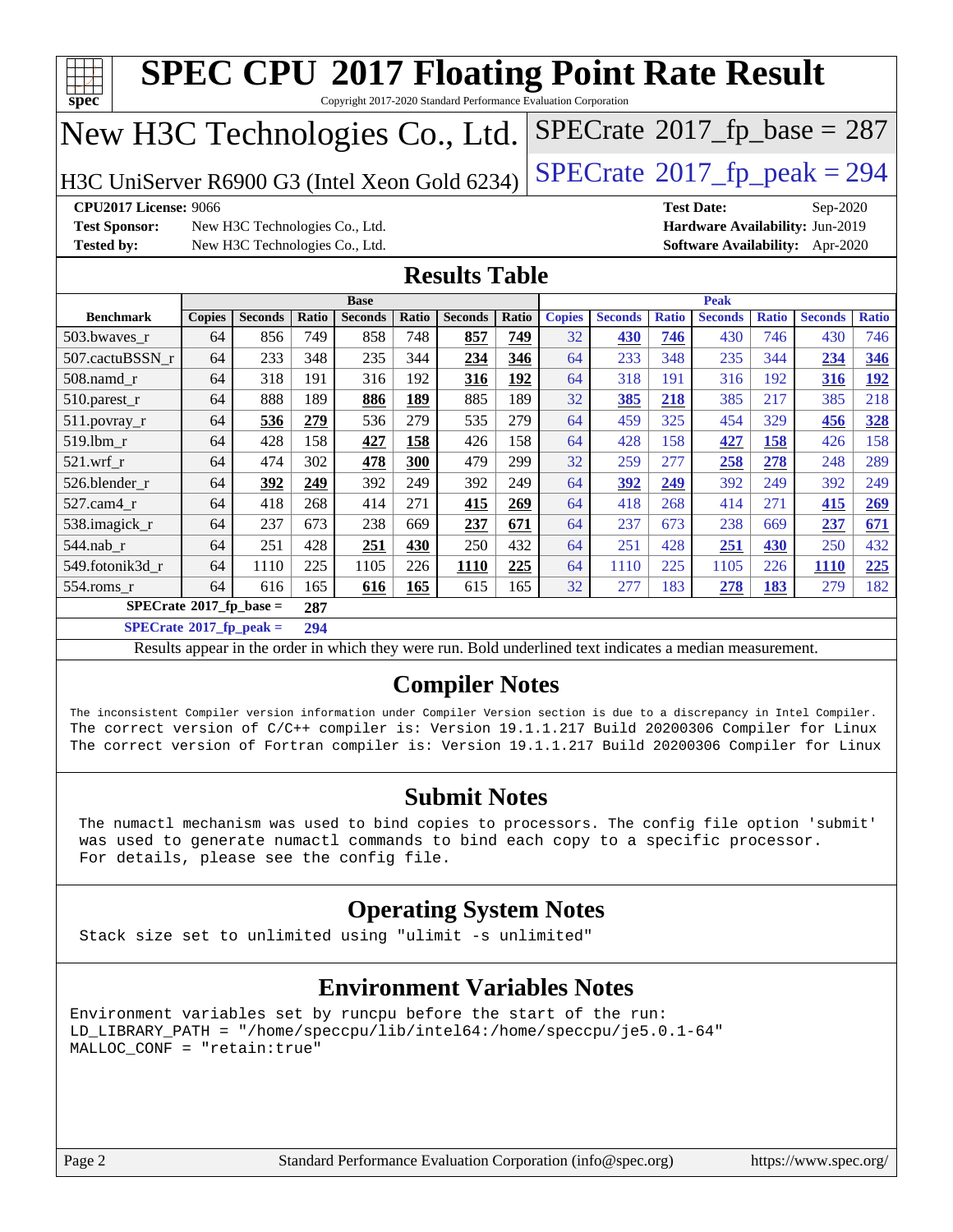| <b>SPEC CPU®2017 Floating Point Rate Result</b>                                                                                                                                                                      |                                                                           |  |  |  |  |
|----------------------------------------------------------------------------------------------------------------------------------------------------------------------------------------------------------------------|---------------------------------------------------------------------------|--|--|--|--|
| $\overline{\text{spec}^*}$<br>Copyright 2017-2020 Standard Performance Evaluation Corporation                                                                                                                        |                                                                           |  |  |  |  |
| New H3C Technologies Co., Ltd.                                                                                                                                                                                       | $SPECrate^{\circ}2017$ [p base = 287                                      |  |  |  |  |
| H3C UniServer R6900 G3 (Intel Xeon Gold 6234)                                                                                                                                                                        | $SPECTate@2017_fp\_peak = 294$                                            |  |  |  |  |
| <b>CPU2017 License: 9066</b>                                                                                                                                                                                         | <b>Test Date:</b><br>Sep-2020                                             |  |  |  |  |
| <b>Test Sponsor:</b><br>New H3C Technologies Co., Ltd.<br><b>Tested by:</b><br>New H3C Technologies Co., Ltd.                                                                                                        | Hardware Availability: Jun-2019<br><b>Software Availability:</b> Apr-2020 |  |  |  |  |
| <b>General Notes</b>                                                                                                                                                                                                 |                                                                           |  |  |  |  |
| Binaries compiled on a system with 1x Intel Core i9-7980XE CPU + 64GB RAM                                                                                                                                            |                                                                           |  |  |  |  |
| memory using Redhat Enterprise Linux 8.0                                                                                                                                                                             |                                                                           |  |  |  |  |
| NA: The test sponsor attests, as of date of publication, that CVE-2017-5754 (Meltdown)<br>is mitigated in the system as tested and documented.                                                                       |                                                                           |  |  |  |  |
| Yes: The test sponsor attests, as of date of publication, that CVE-2017-5753 (Spectre variant 1)<br>is mitigated in the system as tested and documented.                                                             |                                                                           |  |  |  |  |
| Yes: The test sponsor attests, as of date of publication, that CVE-2017-5715 (Spectre variant 2)<br>is mitigated in the system as tested and documented.                                                             |                                                                           |  |  |  |  |
| Transparent Huge Pages enabled by default<br>Prior to runcpu invocation                                                                                                                                              |                                                                           |  |  |  |  |
| Filesystem page cache synced and cleared with:                                                                                                                                                                       |                                                                           |  |  |  |  |
| /proc/sys/vm/drop_caches<br>sync $i$ echo $3$<br>runcpu command invoked through numactl i.e.:                                                                                                                        |                                                                           |  |  |  |  |
| numactl --interleave=all runcpu <etc></etc>                                                                                                                                                                          |                                                                           |  |  |  |  |
| jemalloc, a general purpose malloc implementation<br>built with the RedHat Enterprise 7.5, and the system compiler gcc 4.8.5<br>sources available from jemalloc.net or https://github.com/jemalloc/jemalloc/releases |                                                                           |  |  |  |  |
| <b>Platform Notes</b>                                                                                                                                                                                                |                                                                           |  |  |  |  |
| BIOS settings:                                                                                                                                                                                                       |                                                                           |  |  |  |  |
| Set SNC to Enabled<br>Set IMC Interleaving to 1-way Interleave                                                                                                                                                       |                                                                           |  |  |  |  |
| Set Patrol Scrub to Disabled                                                                                                                                                                                         |                                                                           |  |  |  |  |
| Sysinfo program /home/speccpu/bin/sysinfo                                                                                                                                                                            |                                                                           |  |  |  |  |
| Rev: r6365 of 2019-08-21 295195f888a3d7edble6e46a485a0011<br>running on localhost.localdomain Tue Sep 15 22:48:50 2020                                                                                               |                                                                           |  |  |  |  |
| SUT (System Under Test) info as seen by some common utilities.                                                                                                                                                       |                                                                           |  |  |  |  |
| For more information on this section, see<br>https://www.spec.org/cpu2017/Docs/config.html#sysinfo                                                                                                                   |                                                                           |  |  |  |  |
|                                                                                                                                                                                                                      |                                                                           |  |  |  |  |
| From /proc/cpuinfo<br>model name : Intel(R) Xeon(R) Gold 6234 CPU @ 3.30GHz                                                                                                                                          |                                                                           |  |  |  |  |
| "physical id"s (chips)                                                                                                                                                                                               |                                                                           |  |  |  |  |
| 64 "processors"                                                                                                                                                                                                      |                                                                           |  |  |  |  |
| cores, siblings (Caution: counting these is hw and system dependent. The following<br>excerpts from /proc/cpuinfo might not be reliable. Use with caution.)                                                          |                                                                           |  |  |  |  |
| cpu cores : 8<br>siblings : 16                                                                                                                                                                                       |                                                                           |  |  |  |  |
| physical 0: cores 2 3 9 20 24 25 27                                                                                                                                                                                  |                                                                           |  |  |  |  |
| physical 1: cores 1 3 4 9 17 18 24 27                                                                                                                                                                                |                                                                           |  |  |  |  |
| physical 2: cores 2 4 8 9 16 19 26 27<br>physical 3: cores 2 8 9 11 17 20 26 27                                                                                                                                      |                                                                           |  |  |  |  |
|                                                                                                                                                                                                                      |                                                                           |  |  |  |  |
|                                                                                                                                                                                                                      |                                                                           |  |  |  |  |
| (Continued on next page)<br>Page 3<br>Standard Performance Evaluation Corporation (info@spec.org)                                                                                                                    | https://www.spec.org/                                                     |  |  |  |  |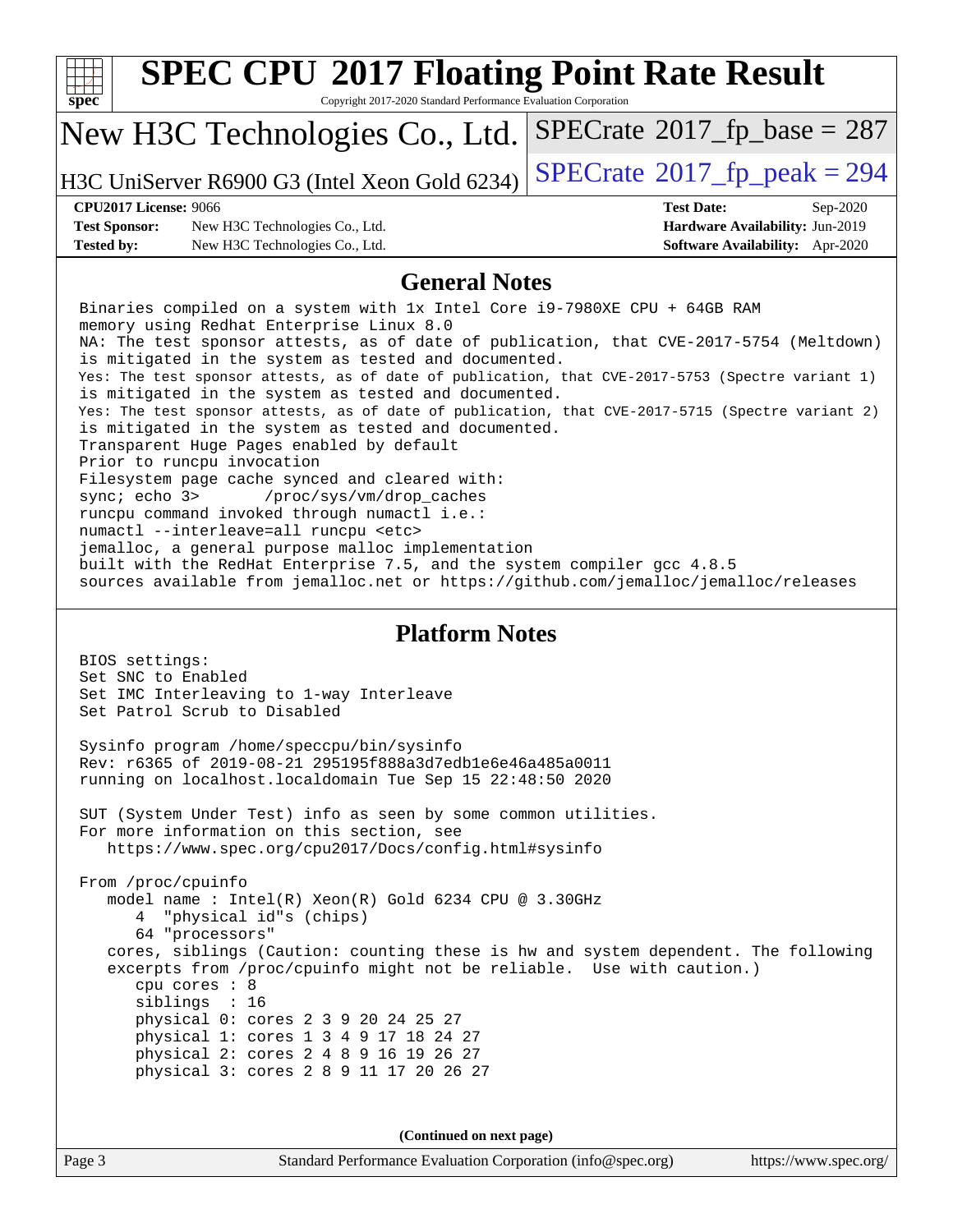| <b>SPEC CPU®2017 Floating Point Rate Result</b><br>$Spec^*$<br>Copyright 2017-2020 Standard Performance Evaluation Corporation |                                               |                                             |  |  |
|--------------------------------------------------------------------------------------------------------------------------------|-----------------------------------------------|---------------------------------------------|--|--|
|                                                                                                                                | New H3C Technologies Co., Ltd.                | $SPECrate^{\circ}2017_fp\_base = 287$       |  |  |
|                                                                                                                                | H3C UniServer R6900 G3 (Intel Xeon Gold 6234) | $SPECrate^{\circledcirc}2017$ fp peak = 294 |  |  |
| <b>CPU2017 License: 9066</b>                                                                                                   |                                               | <b>Test Date:</b><br>$Sep-2020$             |  |  |
| <b>Test Sponsor:</b>                                                                                                           | New H3C Technologies Co., Ltd.                | Hardware Availability: Jun-2019             |  |  |
| <b>Tested by:</b>                                                                                                              | New H3C Technologies Co., Ltd.                | Software Availability: Apr-2020             |  |  |
| <b>Platform Notes (Continued)</b>                                                                                              |                                               |                                             |  |  |

| From 1scpu:                 |                                                                   |
|-----------------------------|-------------------------------------------------------------------|
| Architecture:               | x86 64                                                            |
| $CPU$ op-mode(s):           | $32$ -bit, $64$ -bit                                              |
| Byte Order:                 | Little Endian                                                     |
| CPU(s):                     | 64                                                                |
| On-line CPU(s) list: $0-63$ |                                                                   |
| Thread( $s$ ) per core:     | 2                                                                 |
| Core(s) per socket:         | 8                                                                 |
| Socket(s):                  | 4                                                                 |
| NUMA $node(s):$             | 8                                                                 |
| Vendor ID:                  | GenuineIntel                                                      |
| CPU family:                 | 6                                                                 |
| Model:                      | 85                                                                |
| Model name:                 | $Intel(R)$ Xeon $(R)$ Gold 6234 CPU @ 3.30GHz                     |
| Stepping:                   | 7                                                                 |
| CPU MHz:                    | 3994.712                                                          |
| $CPU$ max $MHz$ :           | 4000.0000                                                         |
| CPU min MHz:                | 1200.0000                                                         |
| BogoMIPS:                   | 6600.00                                                           |
| Virtualization:             | $VT - x$                                                          |
| L1d cache:                  | 32K                                                               |
| Lli cache:                  | 32K                                                               |
| $L2$ cache:                 | 1024K                                                             |
| $L3$ cache:                 | 25344K                                                            |
| NUMA node0 CPU(s):          | 0, 3, 5, 6, 32, 35, 37, 38                                        |
| NUMA nodel CPU(s):          | 1, 2, 4, 7, 33, 34, 36, 39                                        |
| NUMA $node2$ $CPU(s):$      | 8, 11, 12, 14, 40, 43, 44, 46                                     |
| NUMA node3 CPU(s):          | 9, 10, 13, 15, 41, 42, 45, 47                                     |
| NUMA node4 CPU(s):          | $16, 18 - 20, 48, 50 - 52$                                        |
| NUMA node5 CPU(s):          | $17, 21 - 23, 49, 53 - 55$                                        |
| NUMA $node6$ $CPU(s):$      | $24 - 26$ , 28, 56 - 58, 60                                       |
| NUMA node7 CPU(s):          | $27, 29 - 31, 59, 61 - 63$                                        |
| Flaqs:                      | fpu vme de pse tsc msr pae mce cx8 apic sep                       |
|                             | pat pse36 clflush dts acpi mmx fxsr sse sse2 ss ht tm pbe syscall |
|                             | Im constant_tsc art arch_perfmon pebs bts rep_good nopl xtopology |

nx pdpe1gb rdtscp nonstop\_tsc cpuid aperfmperf pni pclmulqdq dtes64 monitor ds\_cpl vmx smx est tm2 ssse3 sdbg fma cx16 xtpr pdcm pcid dca sse4\_1 sse4\_2 x2apic movbe popcnt tsc\_deadline\_timer aes xsave avx f16c rdrand lahf\_lm abm 3dnowprefetch cpuid\_fault epb cat\_l3 cdp\_l3 invpcid\_single intel\_ppin ssbd mba ibrs ibpb stibp ibrs\_enhanced tpr\_shadow vnmi flexpriority ept vpid fsgsbase tsc\_adjust bmi1 hle avx2 smep bmi2 erms invpcid rtm cqm mpx rdt\_a avx512f avx512dq rdseed adx smap clflushopt clwb intel\_pt avx512cd avx512bw avx512vl xsaveopt xsavec xgetbv1 xsaves cqm\_llc cqm\_occup\_llc cqm\_mbm\_total cqm\_mbm\_local dtherm ida arat pln pts pku ospke avx512\_vnni md\_clear flush\_l1d arch\_capabilities

 /proc/cpuinfo cache data cache size : 25344 KB

**(Continued on next page)**

mtrr pge mca cmov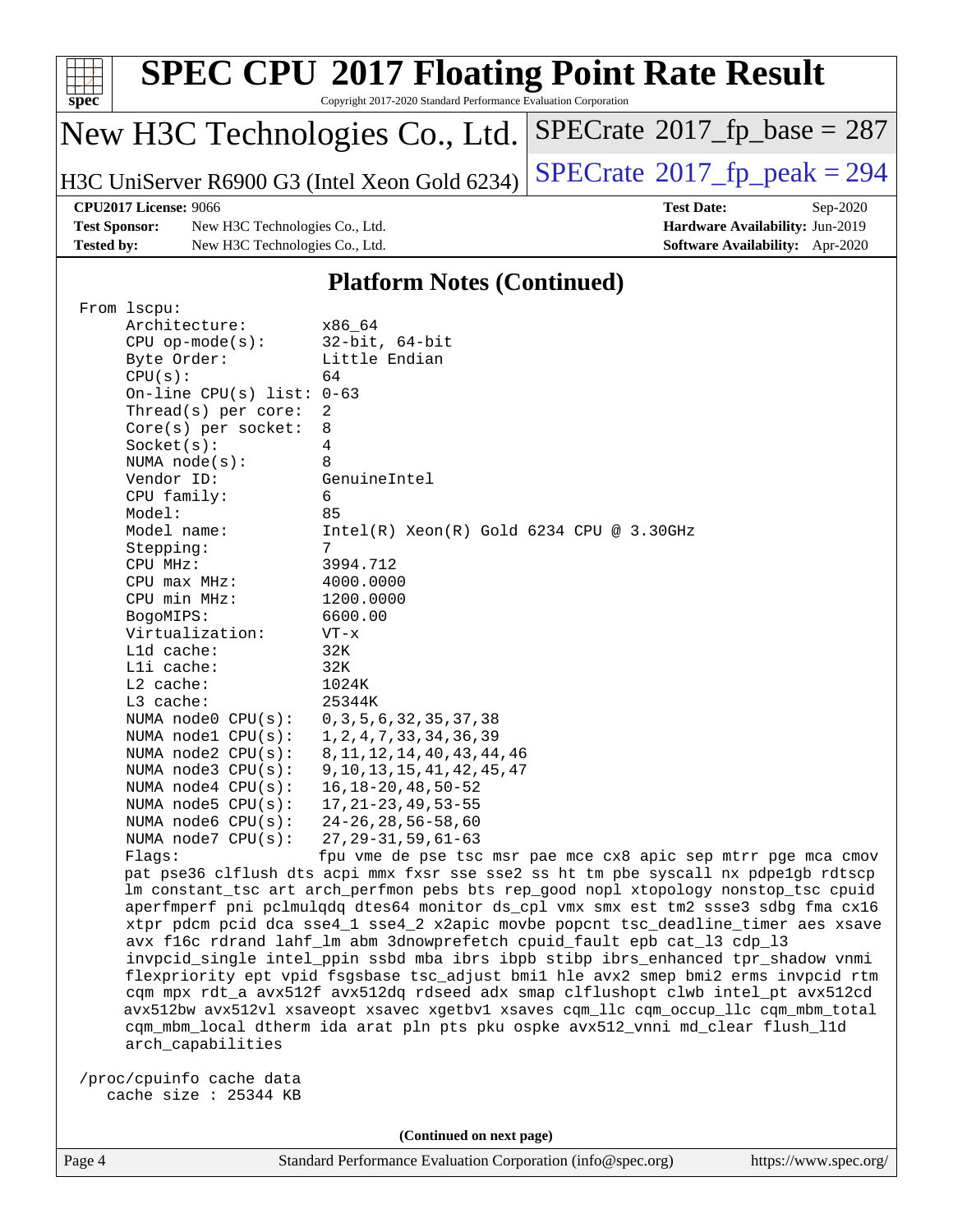| spec*                | <b>SPEC CPU®2017 Floating Point Rate Result</b><br>Copyright 2017-2020 Standard Performance Evaluation Corporation |                                            |
|----------------------|--------------------------------------------------------------------------------------------------------------------|--------------------------------------------|
|                      | New H3C Technologies Co., Ltd.                                                                                     | $SPECrate^{\circ}2017$ _fp_base = 287      |
|                      | H3C UniServer R6900 G3 (Intel Xeon Gold 6234)                                                                      | $SPECTate$ <sup>®</sup> 2017_fp_peak = 294 |
|                      | <b>CPU2017 License: 9066</b>                                                                                       | <b>Test Date:</b><br>Sep-2020              |
| <b>Test Sponsor:</b> | New H3C Technologies Co., Ltd.                                                                                     | Hardware Availability: Jun-2019            |
| <b>Tested by:</b>    | New H3C Technologies Co., Ltd.                                                                                     | Software Availability: Apr-2020            |
|                      |                                                                                                                    |                                            |

#### **[Platform Notes \(Continued\)](http://www.spec.org/auto/cpu2017/Docs/result-fields.html#PlatformNotes)**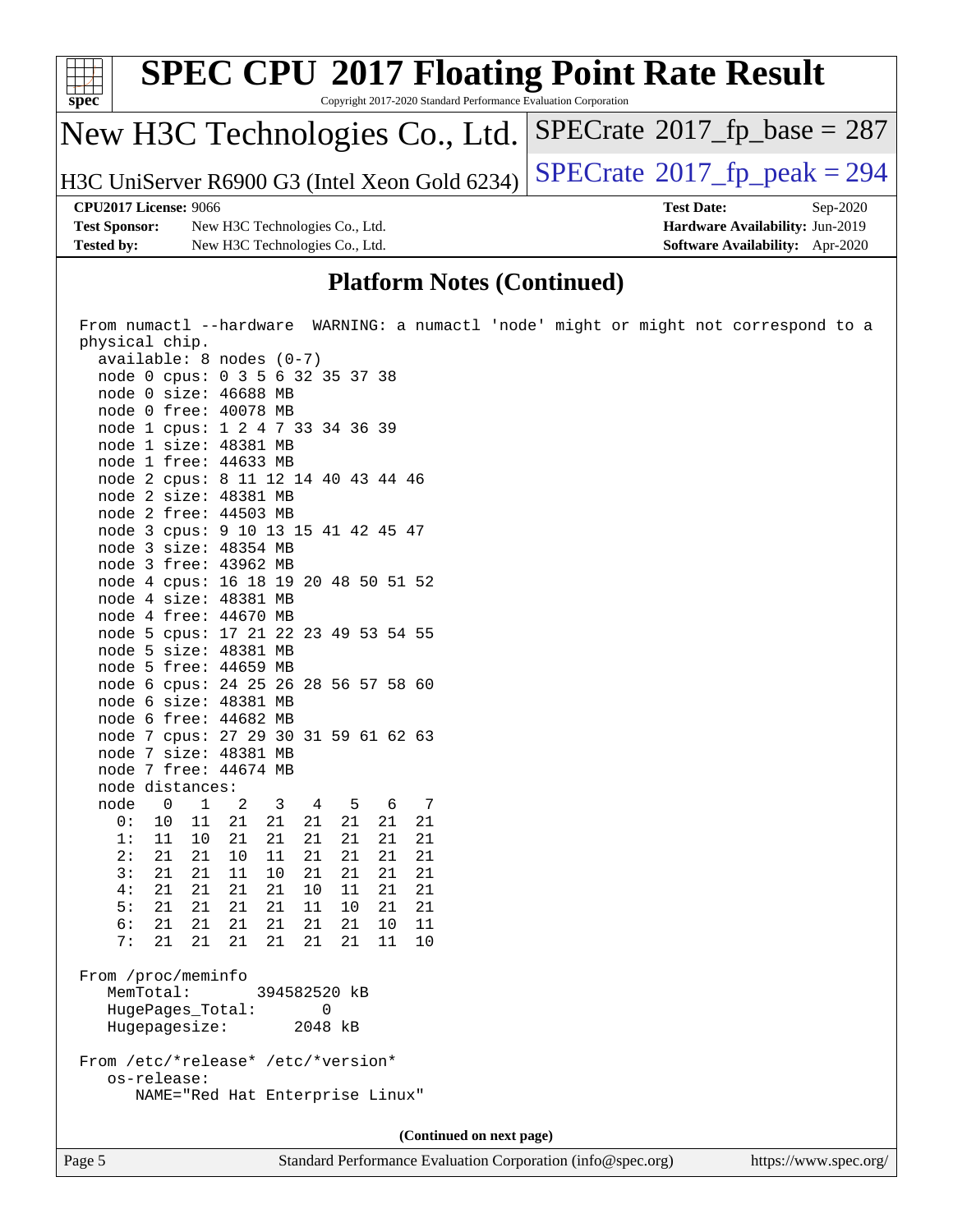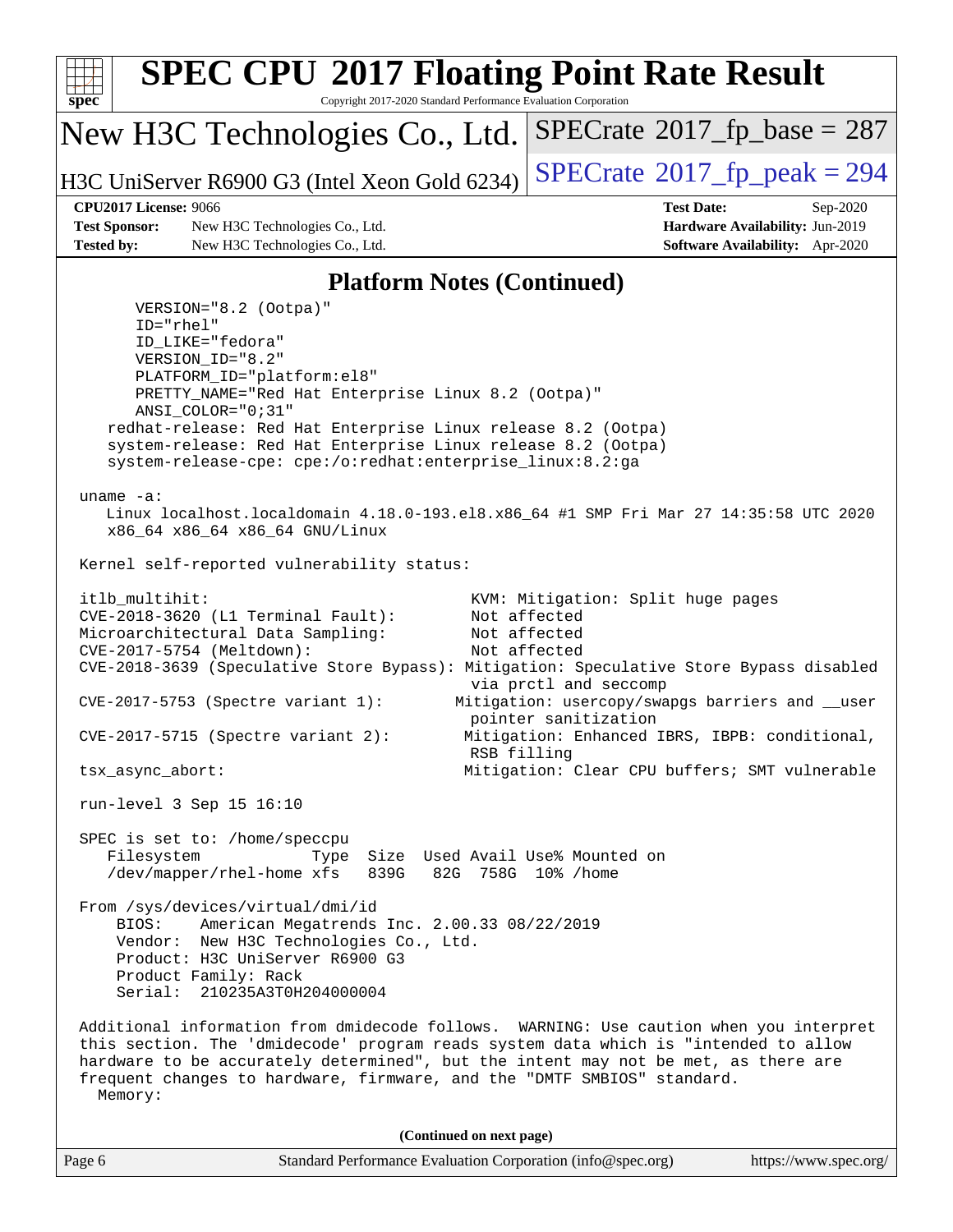| $spec^*$                                                                  | <b>SPEC CPU®2017 Floating Point Rate Result</b><br>Copyright 2017-2020 Standard Performance Evaluation Corporation                                                                                                                                                                                                                                                     |                                                                                                            |
|---------------------------------------------------------------------------|------------------------------------------------------------------------------------------------------------------------------------------------------------------------------------------------------------------------------------------------------------------------------------------------------------------------------------------------------------------------|------------------------------------------------------------------------------------------------------------|
|                                                                           | New H3C Technologies Co., Ltd.                                                                                                                                                                                                                                                                                                                                         | $SPECrate^{\circ}2017$ fp base = 287                                                                       |
|                                                                           | H3C UniServer R6900 G3 (Intel Xeon Gold 6234)                                                                                                                                                                                                                                                                                                                          | $SPECTate@2017_fp\_peak = 294$                                                                             |
| <b>CPU2017 License: 9066</b><br><b>Test Sponsor:</b><br><b>Tested by:</b> | New H3C Technologies Co., Ltd.<br>New H3C Technologies Co., Ltd.                                                                                                                                                                                                                                                                                                       | <b>Test Date:</b><br>Sep-2020<br>Hardware Availability: Jun-2019<br><b>Software Availability:</b> Apr-2020 |
|                                                                           | <b>Platform Notes (Continued)</b><br>24x Micron 18ASF2G72PDZ-2G9E1 16 GB 2 rank 2933<br>24x NO DIMM NO DIMM                                                                                                                                                                                                                                                            |                                                                                                            |
|                                                                           | (End of data from sysinfo program)                                                                                                                                                                                                                                                                                                                                     |                                                                                                            |
|                                                                           | <b>Compiler Version Notes</b>                                                                                                                                                                                                                                                                                                                                          |                                                                                                            |
| C                                                                         | 519.1bm_r(base, peak) 538.imagick_r(base, peak)<br>$544.nab_r(base, peak)$                                                                                                                                                                                                                                                                                             |                                                                                                            |
|                                                                           | Intel(R) C Compiler for applications running on Intel(R) 64, Version 2021.1<br>NextGen Build 20200304<br>Copyright (C) 1985-2020 Intel Corporation. All rights reserved.                                                                                                                                                                                               |                                                                                                            |
| $C++$                                                                     | 508.namd_r(base, peak) 510.parest_r(base, peak)                                                                                                                                                                                                                                                                                                                        |                                                                                                            |
|                                                                           | Intel(R) C++ Compiler for applications running on Intel(R) 64, Version 2021.1<br>NextGen Build 20200304<br>Copyright (C) 1985-2020 Intel Corporation. All rights reserved.                                                                                                                                                                                             |                                                                                                            |
| C++, C                                                                    | 511.povray_r(base) 526.blender_r(base, peak)                                                                                                                                                                                                                                                                                                                           |                                                                                                            |
|                                                                           | Intel(R) $C++$ Compiler for applications running on Intel(R) 64, Version 2021.1<br>NextGen Build 20200304<br>Copyright (C) 1985-2020 Intel Corporation. All rights reserved.<br>Intel(R) C Compiler for applications running on $Intel(R) 64$ , Version 2021.1<br>NextGen Build 20200304<br>Copyright (C) 1985-2020 Intel Corporation. All rights reserved.            |                                                                                                            |
|                                                                           | $C++$ , C $\qquad \qquad \vert$ 511.povray_r(peak)                                                                                                                                                                                                                                                                                                                     |                                                                                                            |
|                                                                           | Intel(R) C++ Intel(R) 64 Compiler for applications running on Intel(R) 64,<br>Version 19.1.1.217 Build 20200306<br>Copyright (C) 1985-2020 Intel Corporation. All rights reserved.<br>Intel(R) C Intel(R) 64 Compiler for applications running on Intel(R) 64,<br>Version 19.1.1.217 Build 20200306<br>Copyright (C) 1985-2020 Intel Corporation. All rights reserved. |                                                                                                            |
|                                                                           | (Continued on next page)                                                                                                                                                                                                                                                                                                                                               |                                                                                                            |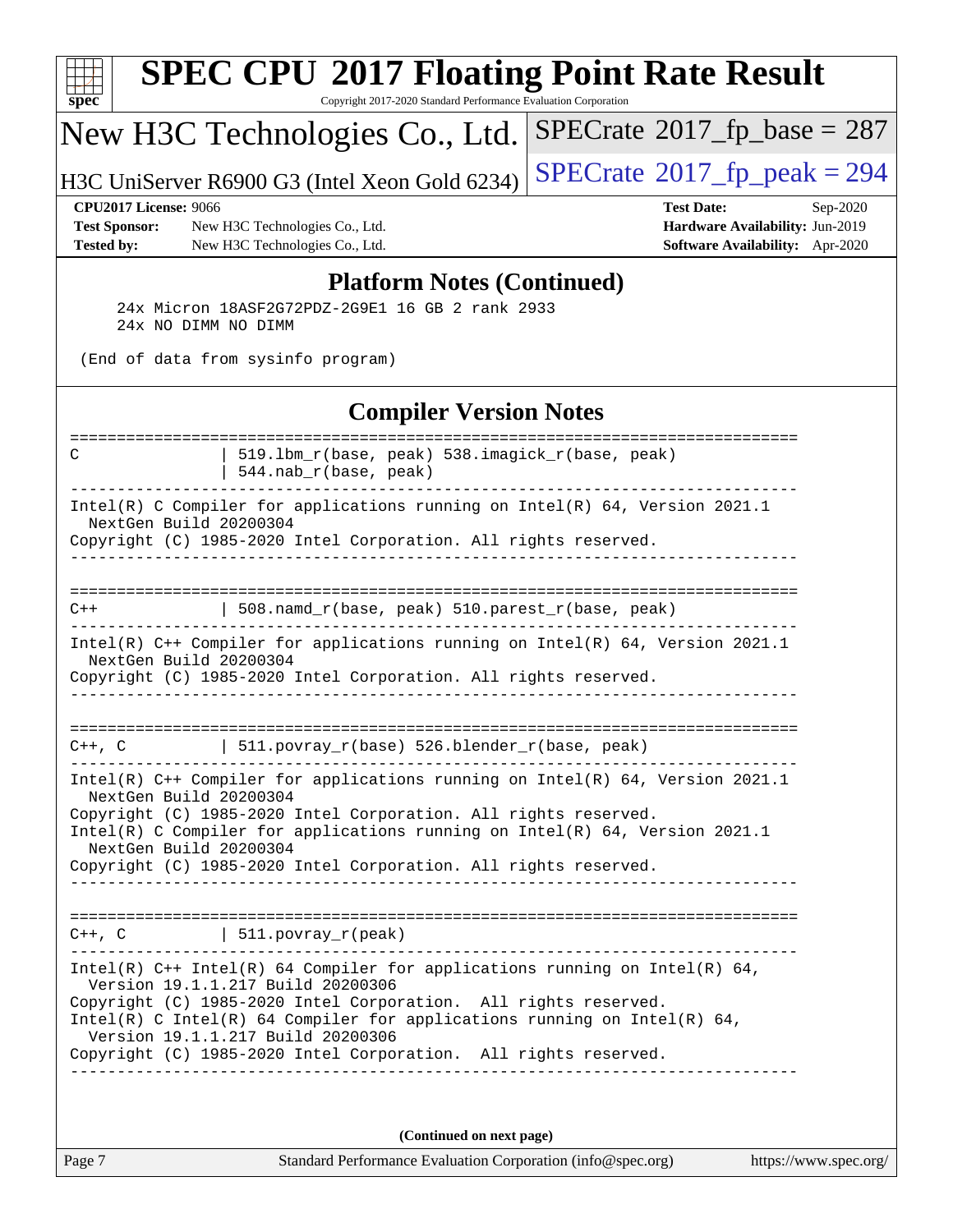

Copyright 2017-2020 Standard Performance Evaluation Corporation

## New H3C Technologies Co., Ltd.

H3C UniServer R6900 G3 (Intel Xeon Gold 6234) [SPECrate](http://www.spec.org/auto/cpu2017/Docs/result-fields.html#SPECrate2017fppeak)®[2017\\_fp\\_peak = 2](http://www.spec.org/auto/cpu2017/Docs/result-fields.html#SPECrate2017fppeak)94

 $SPECTate@2017_fp\_base = 287$ 

**[Test Sponsor:](http://www.spec.org/auto/cpu2017/Docs/result-fields.html#TestSponsor)** New H3C Technologies Co., Ltd. **[Hardware Availability:](http://www.spec.org/auto/cpu2017/Docs/result-fields.html#HardwareAvailability)** Jun-2019 **[Tested by:](http://www.spec.org/auto/cpu2017/Docs/result-fields.html#Testedby)** New H3C Technologies Co., Ltd. **[Software Availability:](http://www.spec.org/auto/cpu2017/Docs/result-fields.html#SoftwareAvailability)** Apr-2020

**[CPU2017 License:](http://www.spec.org/auto/cpu2017/Docs/result-fields.html#CPU2017License)** 9066 **[Test Date:](http://www.spec.org/auto/cpu2017/Docs/result-fields.html#TestDate)** Sep-2020

#### **[Compiler Version Notes \(Continued\)](http://www.spec.org/auto/cpu2017/Docs/result-fields.html#CompilerVersionNotes)**

|                                                                                                                                                                                                                                                                                          | $C++$ , C $\vert$ 511.povray_r(base) 526.blender_r(base, peak)                                                                                                                                                                                                                                                                                                                                                                   |                       |  |  |
|------------------------------------------------------------------------------------------------------------------------------------------------------------------------------------------------------------------------------------------------------------------------------------------|----------------------------------------------------------------------------------------------------------------------------------------------------------------------------------------------------------------------------------------------------------------------------------------------------------------------------------------------------------------------------------------------------------------------------------|-----------------------|--|--|
| Intel(R) $C++$ Compiler for applications running on Intel(R) 64, Version 2021.1<br>NextGen Build 20200304<br>Copyright (C) 1985-2020 Intel Corporation. All rights reserved.<br>Intel(R) C Compiler for applications running on Intel(R) $64$ , Version 2021.1<br>NextGen Build 20200304 |                                                                                                                                                                                                                                                                                                                                                                                                                                  |                       |  |  |
|                                                                                                                                                                                                                                                                                          | Copyright (C) 1985-2020 Intel Corporation. All rights reserved.                                                                                                                                                                                                                                                                                                                                                                  |                       |  |  |
|                                                                                                                                                                                                                                                                                          | $C++$ , $C$   511.povray_r(peak)                                                                                                                                                                                                                                                                                                                                                                                                 |                       |  |  |
|                                                                                                                                                                                                                                                                                          | Intel(R) $C++$ Intel(R) 64 Compiler for applications running on Intel(R) 64,<br>Version 19.1.1.217 Build 20200306<br>Copyright (C) 1985-2020 Intel Corporation. All rights reserved.<br>Intel(R) C Intel(R) 64 Compiler for applications running on Intel(R) 64,<br>Version 19.1.1.217 Build 20200306<br>Copyright (C) 1985-2020 Intel Corporation. All rights reserved.                                                         |                       |  |  |
|                                                                                                                                                                                                                                                                                          |                                                                                                                                                                                                                                                                                                                                                                                                                                  |                       |  |  |
|                                                                                                                                                                                                                                                                                          | $C++$ , C, Fortran   507.cactuBSSN_r(base, peak)                                                                                                                                                                                                                                                                                                                                                                                 |                       |  |  |
| NextGen Build 20200304<br>NextGen Build 20200304                                                                                                                                                                                                                                         | Intel(R) $C++$ Compiler for applications running on Intel(R) 64, Version 2021.1<br>Copyright (C) 1985-2020 Intel Corporation. All rights reserved.<br>Intel(R) C Compiler for applications running on $Intel(R) 64$ , Version 2021.1<br>Copyright (C) 1985-2020 Intel Corporation. All rights reserved.<br>Intel(R) Fortran Intel(R) 64 Compiler for applications running on $Intel(R)$<br>64, Version 19.1.1.217 Build 20200306 |                       |  |  |
|                                                                                                                                                                                                                                                                                          | Copyright (C) 1985-2020 Intel Corporation. All rights reserved.                                                                                                                                                                                                                                                                                                                                                                  |                       |  |  |
| Fortran                                                                                                                                                                                                                                                                                  | 503.bwaves_r(base, peak) 549.fotonik3d_r(base, peak)<br>$\vert$ 554.roms_r(base, peak)                                                                                                                                                                                                                                                                                                                                           |                       |  |  |
|                                                                                                                                                                                                                                                                                          | $Intel(R)$ Fortran Intel(R) 64 Compiler for applications running on Intel(R)<br>64, Version 19.1.1.217 Build 20200306<br>Copyright (C) 1985-2020 Intel Corporation. All rights reserved.<br>____________________________________                                                                                                                                                                                                 |                       |  |  |
|                                                                                                                                                                                                                                                                                          | Fortran, C $\vert$ 521.wrf_r(base) 527.cam4_r(base, peak)                                                                                                                                                                                                                                                                                                                                                                        |                       |  |  |
|                                                                                                                                                                                                                                                                                          | (Continued on next page)                                                                                                                                                                                                                                                                                                                                                                                                         |                       |  |  |
| Page 8                                                                                                                                                                                                                                                                                   | Standard Performance Evaluation Corporation (info@spec.org)                                                                                                                                                                                                                                                                                                                                                                      | https://www.spec.org/ |  |  |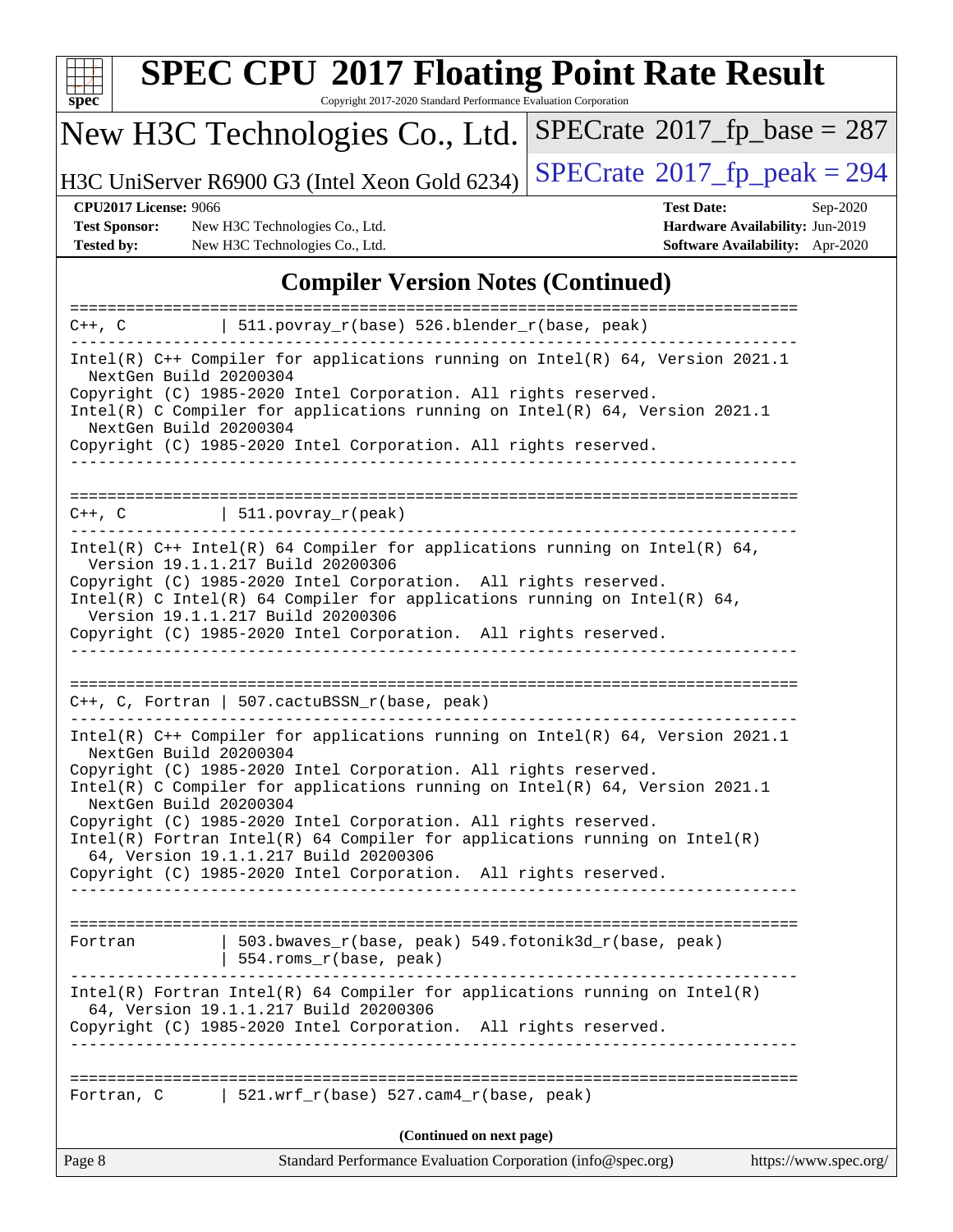| $\bar{\mathbf{spec}^*}$ |  |
|-------------------------|--|
|                         |  |

Copyright 2017-2020 Standard Performance Evaluation Corporation

## New H3C Technologies Co., Ltd.

H3C UniServer R6900 G3 (Intel Xeon Gold 6234) [SPECrate](http://www.spec.org/auto/cpu2017/Docs/result-fields.html#SPECrate2017fppeak)®[2017\\_fp\\_peak = 2](http://www.spec.org/auto/cpu2017/Docs/result-fields.html#SPECrate2017fppeak)94

**[Test Sponsor:](http://www.spec.org/auto/cpu2017/Docs/result-fields.html#TestSponsor)** New H3C Technologies Co., Ltd. **[Hardware Availability:](http://www.spec.org/auto/cpu2017/Docs/result-fields.html#HardwareAvailability)** Jun-2019 **[Tested by:](http://www.spec.org/auto/cpu2017/Docs/result-fields.html#Testedby)** New H3C Technologies Co., Ltd. **[Software Availability:](http://www.spec.org/auto/cpu2017/Docs/result-fields.html#SoftwareAvailability)** Apr-2020

**[CPU2017 License:](http://www.spec.org/auto/cpu2017/Docs/result-fields.html#CPU2017License)** 9066 **[Test Date:](http://www.spec.org/auto/cpu2017/Docs/result-fields.html#TestDate)** Sep-2020

 $SPECTate$ <sup>®</sup>[2017\\_fp\\_base =](http://www.spec.org/auto/cpu2017/Docs/result-fields.html#SPECrate2017fpbase) 287

#### **[Compiler Version Notes \(Continued\)](http://www.spec.org/auto/cpu2017/Docs/result-fields.html#CompilerVersionNotes)**

| $Intel(R)$ Fortran Intel(R) 64 Compiler for applications running on Intel(R)<br>64, Version 19.1.1.217 Build 20200306<br>Copyright (C) 1985-2020 Intel Corporation. All rights reserved.<br>Intel(R) C Compiler for applications running on Intel(R) 64, Version 2021.1<br>NextGen Build 20200304<br>Copyright (C) 1985-2020 Intel Corporation. All rights reserved.         |  |  |  |
|------------------------------------------------------------------------------------------------------------------------------------------------------------------------------------------------------------------------------------------------------------------------------------------------------------------------------------------------------------------------------|--|--|--|
|                                                                                                                                                                                                                                                                                                                                                                              |  |  |  |
| Fortran, $C$   521.wrf_r(peak)                                                                                                                                                                                                                                                                                                                                               |  |  |  |
| $Intel(R)$ Fortran Intel(R) 64 Compiler for applications running on Intel(R)<br>64, Version 19.1.1.217 Build 20200306<br>Copyright (C) 1985-2020 Intel Corporation. All rights reserved.<br>Intel(R) C Intel(R) 64 Compiler for applications running on Intel(R) 64,<br>Version 19.1.1.217 Build 20200306<br>Copyright (C) 1985-2020 Intel Corporation. All rights reserved. |  |  |  |
| Fortran, $C$   521.wrf_r(base) 527.cam4_r(base, peak)                                                                                                                                                                                                                                                                                                                        |  |  |  |
| Intel(R) Fortran Intel(R) 64 Compiler for applications running on Intel(R)<br>64, Version 19.1.1.217 Build 20200306<br>Copyright (C) 1985-2020 Intel Corporation. All rights reserved.<br>Intel(R) C Compiler for applications running on Intel(R) 64, Version 2021.1<br>NextGen Build 20200304<br>Copyright (C) 1985-2020 Intel Corporation. All rights reserved.           |  |  |  |
| Fortran, $C$   521.wrf_r(peak)                                                                                                                                                                                                                                                                                                                                               |  |  |  |
| $Intel(R)$ Fortran Intel(R) 64 Compiler for applications running on Intel(R)<br>64, Version 19.1.1.217 Build 20200306<br>Copyright (C) 1985-2020 Intel Corporation. All rights reserved.<br>Intel(R) C Intel(R) 64 Compiler for applications running on Intel(R) 64,                                                                                                         |  |  |  |

#### **[Base Compiler Invocation](http://www.spec.org/auto/cpu2017/Docs/result-fields.html#BaseCompilerInvocation)**

[C benchmarks:](http://www.spec.org/auto/cpu2017/Docs/result-fields.html#Cbenchmarks)

[icc](http://www.spec.org/cpu2017/results/res2020q4/cpu2017-20200927-24033.flags.html#user_CCbase_intel_icc_66fc1ee009f7361af1fbd72ca7dcefbb700085f36577c54f309893dd4ec40d12360134090235512931783d35fd58c0460139e722d5067c5574d8eaf2b3e37e92)

**(Continued on next page)**

Page 9 Standard Performance Evaluation Corporation [\(info@spec.org\)](mailto:info@spec.org) <https://www.spec.org/>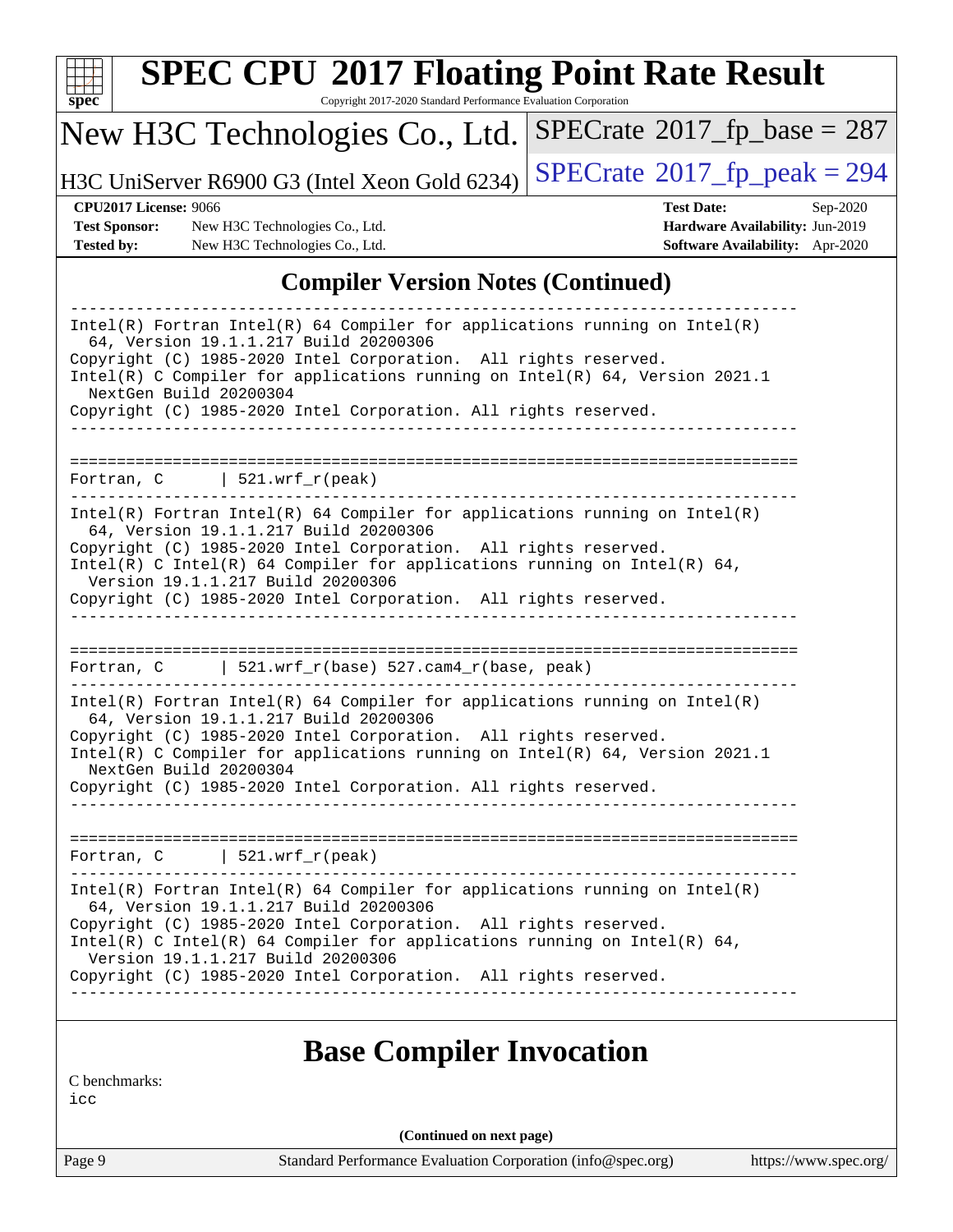

Copyright 2017-2020 Standard Performance Evaluation Corporation

### New H3C Technologies Co., Ltd.

H3C UniServer R6900 G3 (Intel Xeon Gold 6234)  $\vert$  [SPECrate](http://www.spec.org/auto/cpu2017/Docs/result-fields.html#SPECrate2017fppeak)®[2017\\_fp\\_peak = 2](http://www.spec.org/auto/cpu2017/Docs/result-fields.html#SPECrate2017fppeak)94

**[Test Sponsor:](http://www.spec.org/auto/cpu2017/Docs/result-fields.html#TestSponsor)** New H3C Technologies Co., Ltd. **[Hardware Availability:](http://www.spec.org/auto/cpu2017/Docs/result-fields.html#HardwareAvailability)** Jun-2019 **[Tested by:](http://www.spec.org/auto/cpu2017/Docs/result-fields.html#Testedby)** New H3C Technologies Co., Ltd. **[Software Availability:](http://www.spec.org/auto/cpu2017/Docs/result-fields.html#SoftwareAvailability)** Apr-2020

**[CPU2017 License:](http://www.spec.org/auto/cpu2017/Docs/result-fields.html#CPU2017License)** 9066 **[Test Date:](http://www.spec.org/auto/cpu2017/Docs/result-fields.html#TestDate)** Sep-2020

 $SPECTate$ <sup>®</sup>[2017\\_fp\\_base =](http://www.spec.org/auto/cpu2017/Docs/result-fields.html#SPECrate2017fpbase) 287

### **[Base Compiler Invocation \(Continued\)](http://www.spec.org/auto/cpu2017/Docs/result-fields.html#BaseCompilerInvocation)**

[C++ benchmarks](http://www.spec.org/auto/cpu2017/Docs/result-fields.html#CXXbenchmarks): [icpc](http://www.spec.org/cpu2017/results/res2020q4/cpu2017-20200927-24033.flags.html#user_CXXbase_intel_icpc_c510b6838c7f56d33e37e94d029a35b4a7bccf4766a728ee175e80a419847e808290a9b78be685c44ab727ea267ec2f070ec5dc83b407c0218cded6866a35d07)

[Fortran benchmarks](http://www.spec.org/auto/cpu2017/Docs/result-fields.html#Fortranbenchmarks): [ifort](http://www.spec.org/cpu2017/results/res2020q4/cpu2017-20200927-24033.flags.html#user_FCbase_intel_ifort_8111460550e3ca792625aed983ce982f94888b8b503583aa7ba2b8303487b4d8a21a13e7191a45c5fd58ff318f48f9492884d4413fa793fd88dd292cad7027ca)

[Benchmarks using both Fortran and C:](http://www.spec.org/auto/cpu2017/Docs/result-fields.html#BenchmarksusingbothFortranandC) [ifort](http://www.spec.org/cpu2017/results/res2020q4/cpu2017-20200927-24033.flags.html#user_CC_FCbase_intel_ifort_8111460550e3ca792625aed983ce982f94888b8b503583aa7ba2b8303487b4d8a21a13e7191a45c5fd58ff318f48f9492884d4413fa793fd88dd292cad7027ca) [icc](http://www.spec.org/cpu2017/results/res2020q4/cpu2017-20200927-24033.flags.html#user_CC_FCbase_intel_icc_66fc1ee009f7361af1fbd72ca7dcefbb700085f36577c54f309893dd4ec40d12360134090235512931783d35fd58c0460139e722d5067c5574d8eaf2b3e37e92)

[Benchmarks using both C and C++](http://www.spec.org/auto/cpu2017/Docs/result-fields.html#BenchmarksusingbothCandCXX): [icpc](http://www.spec.org/cpu2017/results/res2020q4/cpu2017-20200927-24033.flags.html#user_CC_CXXbase_intel_icpc_c510b6838c7f56d33e37e94d029a35b4a7bccf4766a728ee175e80a419847e808290a9b78be685c44ab727ea267ec2f070ec5dc83b407c0218cded6866a35d07) [icc](http://www.spec.org/cpu2017/results/res2020q4/cpu2017-20200927-24033.flags.html#user_CC_CXXbase_intel_icc_66fc1ee009f7361af1fbd72ca7dcefbb700085f36577c54f309893dd4ec40d12360134090235512931783d35fd58c0460139e722d5067c5574d8eaf2b3e37e92)

[Benchmarks using Fortran, C, and C++:](http://www.spec.org/auto/cpu2017/Docs/result-fields.html#BenchmarksusingFortranCandCXX) [icpc](http://www.spec.org/cpu2017/results/res2020q4/cpu2017-20200927-24033.flags.html#user_CC_CXX_FCbase_intel_icpc_c510b6838c7f56d33e37e94d029a35b4a7bccf4766a728ee175e80a419847e808290a9b78be685c44ab727ea267ec2f070ec5dc83b407c0218cded6866a35d07) [icc](http://www.spec.org/cpu2017/results/res2020q4/cpu2017-20200927-24033.flags.html#user_CC_CXX_FCbase_intel_icc_66fc1ee009f7361af1fbd72ca7dcefbb700085f36577c54f309893dd4ec40d12360134090235512931783d35fd58c0460139e722d5067c5574d8eaf2b3e37e92) [ifort](http://www.spec.org/cpu2017/results/res2020q4/cpu2017-20200927-24033.flags.html#user_CC_CXX_FCbase_intel_ifort_8111460550e3ca792625aed983ce982f94888b8b503583aa7ba2b8303487b4d8a21a13e7191a45c5fd58ff318f48f9492884d4413fa793fd88dd292cad7027ca)

### **[Base Portability Flags](http://www.spec.org/auto/cpu2017/Docs/result-fields.html#BasePortabilityFlags)**

 503.bwaves\_r: [-DSPEC\\_LP64](http://www.spec.org/cpu2017/results/res2020q4/cpu2017-20200927-24033.flags.html#suite_basePORTABILITY503_bwaves_r_DSPEC_LP64) 507.cactuBSSN\_r: [-DSPEC\\_LP64](http://www.spec.org/cpu2017/results/res2020q4/cpu2017-20200927-24033.flags.html#suite_basePORTABILITY507_cactuBSSN_r_DSPEC_LP64) 508.namd\_r: [-DSPEC\\_LP64](http://www.spec.org/cpu2017/results/res2020q4/cpu2017-20200927-24033.flags.html#suite_basePORTABILITY508_namd_r_DSPEC_LP64) 510.parest\_r: [-DSPEC\\_LP64](http://www.spec.org/cpu2017/results/res2020q4/cpu2017-20200927-24033.flags.html#suite_basePORTABILITY510_parest_r_DSPEC_LP64) 511.povray\_r: [-DSPEC\\_LP64](http://www.spec.org/cpu2017/results/res2020q4/cpu2017-20200927-24033.flags.html#suite_basePORTABILITY511_povray_r_DSPEC_LP64) 519.lbm\_r: [-DSPEC\\_LP64](http://www.spec.org/cpu2017/results/res2020q4/cpu2017-20200927-24033.flags.html#suite_basePORTABILITY519_lbm_r_DSPEC_LP64) 521.wrf\_r: [-DSPEC\\_LP64](http://www.spec.org/cpu2017/results/res2020q4/cpu2017-20200927-24033.flags.html#suite_basePORTABILITY521_wrf_r_DSPEC_LP64) [-DSPEC\\_CASE\\_FLAG](http://www.spec.org/cpu2017/results/res2020q4/cpu2017-20200927-24033.flags.html#b521.wrf_r_baseCPORTABILITY_DSPEC_CASE_FLAG) [-convert big\\_endian](http://www.spec.org/cpu2017/results/res2020q4/cpu2017-20200927-24033.flags.html#user_baseFPORTABILITY521_wrf_r_convert_big_endian_c3194028bc08c63ac5d04de18c48ce6d347e4e562e8892b8bdbdc0214820426deb8554edfa529a3fb25a586e65a3d812c835984020483e7e73212c4d31a38223) 526.blender\_r: [-DSPEC\\_LP64](http://www.spec.org/cpu2017/results/res2020q4/cpu2017-20200927-24033.flags.html#suite_basePORTABILITY526_blender_r_DSPEC_LP64) [-DSPEC\\_LINUX](http://www.spec.org/cpu2017/results/res2020q4/cpu2017-20200927-24033.flags.html#b526.blender_r_baseCPORTABILITY_DSPEC_LINUX) [-funsigned-char](http://www.spec.org/cpu2017/results/res2020q4/cpu2017-20200927-24033.flags.html#user_baseCPORTABILITY526_blender_r_force_uchar_40c60f00ab013830e2dd6774aeded3ff59883ba5a1fc5fc14077f794d777847726e2a5858cbc7672e36e1b067e7e5c1d9a74f7176df07886a243d7cc18edfe67) 527.cam4\_r: [-DSPEC\\_LP64](http://www.spec.org/cpu2017/results/res2020q4/cpu2017-20200927-24033.flags.html#suite_basePORTABILITY527_cam4_r_DSPEC_LP64) [-DSPEC\\_CASE\\_FLAG](http://www.spec.org/cpu2017/results/res2020q4/cpu2017-20200927-24033.flags.html#b527.cam4_r_baseCPORTABILITY_DSPEC_CASE_FLAG) 538.imagick\_r: [-DSPEC\\_LP64](http://www.spec.org/cpu2017/results/res2020q4/cpu2017-20200927-24033.flags.html#suite_basePORTABILITY538_imagick_r_DSPEC_LP64) 544.nab\_r: [-DSPEC\\_LP64](http://www.spec.org/cpu2017/results/res2020q4/cpu2017-20200927-24033.flags.html#suite_basePORTABILITY544_nab_r_DSPEC_LP64) 549.fotonik3d\_r: [-DSPEC\\_LP64](http://www.spec.org/cpu2017/results/res2020q4/cpu2017-20200927-24033.flags.html#suite_basePORTABILITY549_fotonik3d_r_DSPEC_LP64) 554.roms\_r: [-DSPEC\\_LP64](http://www.spec.org/cpu2017/results/res2020q4/cpu2017-20200927-24033.flags.html#suite_basePORTABILITY554_roms_r_DSPEC_LP64)

### **[Base Optimization Flags](http://www.spec.org/auto/cpu2017/Docs/result-fields.html#BaseOptimizationFlags)**

#### [C benchmarks](http://www.spec.org/auto/cpu2017/Docs/result-fields.html#Cbenchmarks):

```
-m64 -qnextgen -std=c11
-Wl,-plugin-opt=-x86-branches-within-32B-boundaries -Wl,-z,muldefs
-fuse-ld=gold -xCORE-AVX512 -Ofast -ffast-math -flto -mfpmath=sse
-funroll-loops -qopt-mem-layout-trans=4
-L/usr/local/jemalloc64-5.0.1/lib -ljemalloc
```
**(Continued on next page)**

|  | Page $10$ | Standard Performance Evaluation Corporation (info@ |  |
|--|-----------|----------------------------------------------------|--|
|--|-----------|----------------------------------------------------|--|

page 10 Standard Performance Eusensische Eusenstand Performance Eusensische Eusenstand (in Four et al., 2016)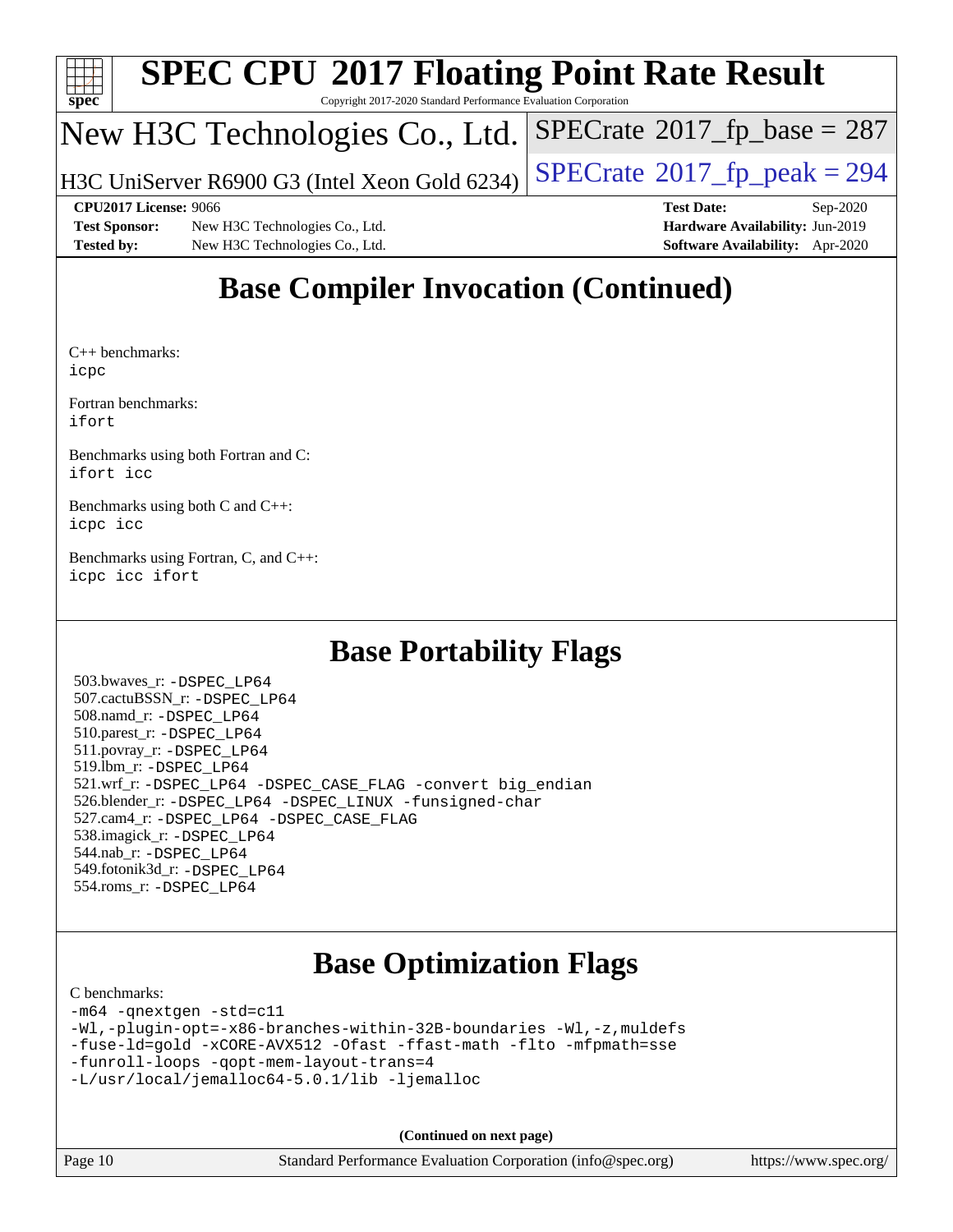

Copyright 2017-2020 Standard Performance Evaluation Corporation

### New H3C Technologies Co., Ltd.

H3C UniServer R6900 G3 (Intel Xeon Gold 6234) [SPECrate](http://www.spec.org/auto/cpu2017/Docs/result-fields.html#SPECrate2017fppeak)®[2017\\_fp\\_peak = 2](http://www.spec.org/auto/cpu2017/Docs/result-fields.html#SPECrate2017fppeak)94

 $SPECTate$ <sup>®</sup>[2017\\_fp\\_base =](http://www.spec.org/auto/cpu2017/Docs/result-fields.html#SPECrate2017fpbase) 287

**[Test Sponsor:](http://www.spec.org/auto/cpu2017/Docs/result-fields.html#TestSponsor)** New H3C Technologies Co., Ltd. **[Hardware Availability:](http://www.spec.org/auto/cpu2017/Docs/result-fields.html#HardwareAvailability)** Jun-2019 **[Tested by:](http://www.spec.org/auto/cpu2017/Docs/result-fields.html#Testedby)** New H3C Technologies Co., Ltd. **[Software Availability:](http://www.spec.org/auto/cpu2017/Docs/result-fields.html#SoftwareAvailability)** Apr-2020

**[CPU2017 License:](http://www.spec.org/auto/cpu2017/Docs/result-fields.html#CPU2017License)** 9066 **[Test Date:](http://www.spec.org/auto/cpu2017/Docs/result-fields.html#TestDate)** Sep-2020

## **[Base Optimization Flags \(Continued\)](http://www.spec.org/auto/cpu2017/Docs/result-fields.html#BaseOptimizationFlags)**

#### [C++ benchmarks:](http://www.spec.org/auto/cpu2017/Docs/result-fields.html#CXXbenchmarks)

[-m64](http://www.spec.org/cpu2017/results/res2020q4/cpu2017-20200927-24033.flags.html#user_CXXbase_m64-icc) [-qnextgen](http://www.spec.org/cpu2017/results/res2020q4/cpu2017-20200927-24033.flags.html#user_CXXbase_f-qnextgen) [-Wl,-plugin-opt=-x86-branches-within-32B-boundaries](http://www.spec.org/cpu2017/results/res2020q4/cpu2017-20200927-24033.flags.html#user_CXXbase_f-x86-branches-within-32B-boundaries_0098b4e4317ae60947b7b728078a624952a08ac37a3c797dfb4ffeb399e0c61a9dd0f2f44ce917e9361fb9076ccb15e7824594512dd315205382d84209e912f3) [-Wl,-z,muldefs](http://www.spec.org/cpu2017/results/res2020q4/cpu2017-20200927-24033.flags.html#user_CXXbase_link_force_multiple1_b4cbdb97b34bdee9ceefcfe54f4c8ea74255f0b02a4b23e853cdb0e18eb4525ac79b5a88067c842dd0ee6996c24547a27a4b99331201badda8798ef8a743f577) [-fuse-ld=gold](http://www.spec.org/cpu2017/results/res2020q4/cpu2017-20200927-24033.flags.html#user_CXXbase_f-fuse-ld_920b3586e2b8c6e0748b9c84fa9b744736ba725a32cab14ad8f3d4ad28eecb2f59d1144823d2e17006539a88734fe1fc08fc3035f7676166309105a78aaabc32) [-xCORE-AVX512](http://www.spec.org/cpu2017/results/res2020q4/cpu2017-20200927-24033.flags.html#user_CXXbase_f-xCORE-AVX512) [-Ofast](http://www.spec.org/cpu2017/results/res2020q4/cpu2017-20200927-24033.flags.html#user_CXXbase_f-Ofast) [-ffast-math](http://www.spec.org/cpu2017/results/res2020q4/cpu2017-20200927-24033.flags.html#user_CXXbase_f-ffast-math) [-flto](http://www.spec.org/cpu2017/results/res2020q4/cpu2017-20200927-24033.flags.html#user_CXXbase_f-flto) [-mfpmath=sse](http://www.spec.org/cpu2017/results/res2020q4/cpu2017-20200927-24033.flags.html#user_CXXbase_f-mfpmath_70eb8fac26bde974f8ab713bc9086c5621c0b8d2f6c86f38af0bd7062540daf19db5f3a066d8c6684be05d84c9b6322eb3b5be6619d967835195b93d6c02afa1) [-funroll-loops](http://www.spec.org/cpu2017/results/res2020q4/cpu2017-20200927-24033.flags.html#user_CXXbase_f-funroll-loops) [-qopt-mem-layout-trans=4](http://www.spec.org/cpu2017/results/res2020q4/cpu2017-20200927-24033.flags.html#user_CXXbase_f-qopt-mem-layout-trans_fa39e755916c150a61361b7846f310bcdf6f04e385ef281cadf3647acec3f0ae266d1a1d22d972a7087a248fd4e6ca390a3634700869573d231a252c784941a8) [-L/usr/local/jemalloc64-5.0.1/lib](http://www.spec.org/cpu2017/results/res2020q4/cpu2017-20200927-24033.flags.html#user_CXXbase_jemalloc_link_path64_1_cc289568b1a6c0fd3b62c91b824c27fcb5af5e8098e6ad028160d21144ef1b8aef3170d2acf0bee98a8da324cfe4f67d0a3d0c4cc4673d993d694dc2a0df248b) [-ljemalloc](http://www.spec.org/cpu2017/results/res2020q4/cpu2017-20200927-24033.flags.html#user_CXXbase_jemalloc_link_lib_d1249b907c500fa1c0672f44f562e3d0f79738ae9e3c4a9c376d49f265a04b9c99b167ecedbf6711b3085be911c67ff61f150a17b3472be731631ba4d0471706) [Fortran benchmarks](http://www.spec.org/auto/cpu2017/Docs/result-fields.html#Fortranbenchmarks): [-m64](http://www.spec.org/cpu2017/results/res2020q4/cpu2017-20200927-24033.flags.html#user_FCbase_m64-icc) [-Wl,-plugin-opt=-x86-branches-within-32B-boundaries](http://www.spec.org/cpu2017/results/res2020q4/cpu2017-20200927-24033.flags.html#user_FCbase_f-x86-branches-within-32B-boundaries_0098b4e4317ae60947b7b728078a624952a08ac37a3c797dfb4ffeb399e0c61a9dd0f2f44ce917e9361fb9076ccb15e7824594512dd315205382d84209e912f3) [-Wl,-z,muldefs](http://www.spec.org/cpu2017/results/res2020q4/cpu2017-20200927-24033.flags.html#user_FCbase_link_force_multiple1_b4cbdb97b34bdee9ceefcfe54f4c8ea74255f0b02a4b23e853cdb0e18eb4525ac79b5a88067c842dd0ee6996c24547a27a4b99331201badda8798ef8a743f577) [-fuse-ld=gold](http://www.spec.org/cpu2017/results/res2020q4/cpu2017-20200927-24033.flags.html#user_FCbase_f-fuse-ld_920b3586e2b8c6e0748b9c84fa9b744736ba725a32cab14ad8f3d4ad28eecb2f59d1144823d2e17006539a88734fe1fc08fc3035f7676166309105a78aaabc32) [-xCORE-AVX512](http://www.spec.org/cpu2017/results/res2020q4/cpu2017-20200927-24033.flags.html#user_FCbase_f-xCORE-AVX512) [-O3](http://www.spec.org/cpu2017/results/res2020q4/cpu2017-20200927-24033.flags.html#user_FCbase_f-O3) [-ipo](http://www.spec.org/cpu2017/results/res2020q4/cpu2017-20200927-24033.flags.html#user_FCbase_f-ipo) [-no-prec-div](http://www.spec.org/cpu2017/results/res2020q4/cpu2017-20200927-24033.flags.html#user_FCbase_f-no-prec-div) [-qopt-prefetch](http://www.spec.org/cpu2017/results/res2020q4/cpu2017-20200927-24033.flags.html#user_FCbase_f-qopt-prefetch) [-ffinite-math-only](http://www.spec.org/cpu2017/results/res2020q4/cpu2017-20200927-24033.flags.html#user_FCbase_f_finite_math_only_cb91587bd2077682c4b38af759c288ed7c732db004271a9512da14a4f8007909a5f1427ecbf1a0fb78ff2a814402c6114ac565ca162485bbcae155b5e4258871) [-qopt-multiple-gather-scatter-by-shuffles](http://www.spec.org/cpu2017/results/res2020q4/cpu2017-20200927-24033.flags.html#user_FCbase_f-qopt-multiple-gather-scatter-by-shuffles) [-qopt-mem-layout-trans=4](http://www.spec.org/cpu2017/results/res2020q4/cpu2017-20200927-24033.flags.html#user_FCbase_f-qopt-mem-layout-trans_fa39e755916c150a61361b7846f310bcdf6f04e385ef281cadf3647acec3f0ae266d1a1d22d972a7087a248fd4e6ca390a3634700869573d231a252c784941a8) [-nostandard-realloc-lhs](http://www.spec.org/cpu2017/results/res2020q4/cpu2017-20200927-24033.flags.html#user_FCbase_f_2003_std_realloc_82b4557e90729c0f113870c07e44d33d6f5a304b4f63d4c15d2d0f1fab99f5daaed73bdb9275d9ae411527f28b936061aa8b9c8f2d63842963b95c9dd6426b8a) [-align array32byte](http://www.spec.org/cpu2017/results/res2020q4/cpu2017-20200927-24033.flags.html#user_FCbase_align_array32byte_b982fe038af199962ba9a80c053b8342c548c85b40b8e86eb3cc33dee0d7986a4af373ac2d51c3f7cf710a18d62fdce2948f201cd044323541f22fc0fffc51b6) [-auto](http://www.spec.org/cpu2017/results/res2020q4/cpu2017-20200927-24033.flags.html#user_FCbase_f-auto) [-mbranches-within-32B-boundaries](http://www.spec.org/cpu2017/results/res2020q4/cpu2017-20200927-24033.flags.html#user_FCbase_f-mbranches-within-32B-boundaries) [-L/usr/local/jemalloc64-5.0.1/lib](http://www.spec.org/cpu2017/results/res2020q4/cpu2017-20200927-24033.flags.html#user_FCbase_jemalloc_link_path64_1_cc289568b1a6c0fd3b62c91b824c27fcb5af5e8098e6ad028160d21144ef1b8aef3170d2acf0bee98a8da324cfe4f67d0a3d0c4cc4673d993d694dc2a0df248b) [-ljemalloc](http://www.spec.org/cpu2017/results/res2020q4/cpu2017-20200927-24033.flags.html#user_FCbase_jemalloc_link_lib_d1249b907c500fa1c0672f44f562e3d0f79738ae9e3c4a9c376d49f265a04b9c99b167ecedbf6711b3085be911c67ff61f150a17b3472be731631ba4d0471706) [Benchmarks using both Fortran and C](http://www.spec.org/auto/cpu2017/Docs/result-fields.html#BenchmarksusingbothFortranandC): [-m64](http://www.spec.org/cpu2017/results/res2020q4/cpu2017-20200927-24033.flags.html#user_CC_FCbase_m64-icc) [-qnextgen](http://www.spec.org/cpu2017/results/res2020q4/cpu2017-20200927-24033.flags.html#user_CC_FCbase_f-qnextgen) [-std=c11](http://www.spec.org/cpu2017/results/res2020q4/cpu2017-20200927-24033.flags.html#user_CC_FCbase_std-icc-std_0e1c27790398a4642dfca32ffe6c27b5796f9c2d2676156f2e42c9c44eaad0c049b1cdb667a270c34d979996257aeb8fc440bfb01818dbc9357bd9d174cb8524) [-Wl,-plugin-opt=-x86-branches-within-32B-boundaries](http://www.spec.org/cpu2017/results/res2020q4/cpu2017-20200927-24033.flags.html#user_CC_FCbase_f-x86-branches-within-32B-boundaries_0098b4e4317ae60947b7b728078a624952a08ac37a3c797dfb4ffeb399e0c61a9dd0f2f44ce917e9361fb9076ccb15e7824594512dd315205382d84209e912f3) [-Wl,-z,muldefs](http://www.spec.org/cpu2017/results/res2020q4/cpu2017-20200927-24033.flags.html#user_CC_FCbase_link_force_multiple1_b4cbdb97b34bdee9ceefcfe54f4c8ea74255f0b02a4b23e853cdb0e18eb4525ac79b5a88067c842dd0ee6996c24547a27a4b99331201badda8798ef8a743f577) [-fuse-ld=gold](http://www.spec.org/cpu2017/results/res2020q4/cpu2017-20200927-24033.flags.html#user_CC_FCbase_f-fuse-ld_920b3586e2b8c6e0748b9c84fa9b744736ba725a32cab14ad8f3d4ad28eecb2f59d1144823d2e17006539a88734fe1fc08fc3035f7676166309105a78aaabc32) [-xCORE-AVX512](http://www.spec.org/cpu2017/results/res2020q4/cpu2017-20200927-24033.flags.html#user_CC_FCbase_f-xCORE-AVX512) [-Ofast](http://www.spec.org/cpu2017/results/res2020q4/cpu2017-20200927-24033.flags.html#user_CC_FCbase_f-Ofast) [-ffast-math](http://www.spec.org/cpu2017/results/res2020q4/cpu2017-20200927-24033.flags.html#user_CC_FCbase_f-ffast-math) [-flto](http://www.spec.org/cpu2017/results/res2020q4/cpu2017-20200927-24033.flags.html#user_CC_FCbase_f-flto) [-mfpmath=sse](http://www.spec.org/cpu2017/results/res2020q4/cpu2017-20200927-24033.flags.html#user_CC_FCbase_f-mfpmath_70eb8fac26bde974f8ab713bc9086c5621c0b8d2f6c86f38af0bd7062540daf19db5f3a066d8c6684be05d84c9b6322eb3b5be6619d967835195b93d6c02afa1) [-funroll-loops](http://www.spec.org/cpu2017/results/res2020q4/cpu2017-20200927-24033.flags.html#user_CC_FCbase_f-funroll-loops) [-qopt-mem-layout-trans=4](http://www.spec.org/cpu2017/results/res2020q4/cpu2017-20200927-24033.flags.html#user_CC_FCbase_f-qopt-mem-layout-trans_fa39e755916c150a61361b7846f310bcdf6f04e385ef281cadf3647acec3f0ae266d1a1d22d972a7087a248fd4e6ca390a3634700869573d231a252c784941a8) [-O3](http://www.spec.org/cpu2017/results/res2020q4/cpu2017-20200927-24033.flags.html#user_CC_FCbase_f-O3) [-ipo](http://www.spec.org/cpu2017/results/res2020q4/cpu2017-20200927-24033.flags.html#user_CC_FCbase_f-ipo) [-no-prec-div](http://www.spec.org/cpu2017/results/res2020q4/cpu2017-20200927-24033.flags.html#user_CC_FCbase_f-no-prec-div) [-qopt-prefetch](http://www.spec.org/cpu2017/results/res2020q4/cpu2017-20200927-24033.flags.html#user_CC_FCbase_f-qopt-prefetch) [-ffinite-math-only](http://www.spec.org/cpu2017/results/res2020q4/cpu2017-20200927-24033.flags.html#user_CC_FCbase_f_finite_math_only_cb91587bd2077682c4b38af759c288ed7c732db004271a9512da14a4f8007909a5f1427ecbf1a0fb78ff2a814402c6114ac565ca162485bbcae155b5e4258871) [-qopt-multiple-gather-scatter-by-shuffles](http://www.spec.org/cpu2017/results/res2020q4/cpu2017-20200927-24033.flags.html#user_CC_FCbase_f-qopt-multiple-gather-scatter-by-shuffles) [-nostandard-realloc-lhs](http://www.spec.org/cpu2017/results/res2020q4/cpu2017-20200927-24033.flags.html#user_CC_FCbase_f_2003_std_realloc_82b4557e90729c0f113870c07e44d33d6f5a304b4f63d4c15d2d0f1fab99f5daaed73bdb9275d9ae411527f28b936061aa8b9c8f2d63842963b95c9dd6426b8a) [-align array32byte](http://www.spec.org/cpu2017/results/res2020q4/cpu2017-20200927-24033.flags.html#user_CC_FCbase_align_array32byte_b982fe038af199962ba9a80c053b8342c548c85b40b8e86eb3cc33dee0d7986a4af373ac2d51c3f7cf710a18d62fdce2948f201cd044323541f22fc0fffc51b6) [-auto](http://www.spec.org/cpu2017/results/res2020q4/cpu2017-20200927-24033.flags.html#user_CC_FCbase_f-auto) [-mbranches-within-32B-boundaries](http://www.spec.org/cpu2017/results/res2020q4/cpu2017-20200927-24033.flags.html#user_CC_FCbase_f-mbranches-within-32B-boundaries) [-L/usr/local/jemalloc64-5.0.1/lib](http://www.spec.org/cpu2017/results/res2020q4/cpu2017-20200927-24033.flags.html#user_CC_FCbase_jemalloc_link_path64_1_cc289568b1a6c0fd3b62c91b824c27fcb5af5e8098e6ad028160d21144ef1b8aef3170d2acf0bee98a8da324cfe4f67d0a3d0c4cc4673d993d694dc2a0df248b) [-ljemalloc](http://www.spec.org/cpu2017/results/res2020q4/cpu2017-20200927-24033.flags.html#user_CC_FCbase_jemalloc_link_lib_d1249b907c500fa1c0672f44f562e3d0f79738ae9e3c4a9c376d49f265a04b9c99b167ecedbf6711b3085be911c67ff61f150a17b3472be731631ba4d0471706) [Benchmarks using both C and C++](http://www.spec.org/auto/cpu2017/Docs/result-fields.html#BenchmarksusingbothCandCXX): [-m64](http://www.spec.org/cpu2017/results/res2020q4/cpu2017-20200927-24033.flags.html#user_CC_CXXbase_m64-icc) [-qnextgen](http://www.spec.org/cpu2017/results/res2020q4/cpu2017-20200927-24033.flags.html#user_CC_CXXbase_f-qnextgen) [-std=c11](http://www.spec.org/cpu2017/results/res2020q4/cpu2017-20200927-24033.flags.html#user_CC_CXXbase_std-icc-std_0e1c27790398a4642dfca32ffe6c27b5796f9c2d2676156f2e42c9c44eaad0c049b1cdb667a270c34d979996257aeb8fc440bfb01818dbc9357bd9d174cb8524) [-Wl,-plugin-opt=-x86-branches-within-32B-boundaries](http://www.spec.org/cpu2017/results/res2020q4/cpu2017-20200927-24033.flags.html#user_CC_CXXbase_f-x86-branches-within-32B-boundaries_0098b4e4317ae60947b7b728078a624952a08ac37a3c797dfb4ffeb399e0c61a9dd0f2f44ce917e9361fb9076ccb15e7824594512dd315205382d84209e912f3) [-Wl,-z,muldefs](http://www.spec.org/cpu2017/results/res2020q4/cpu2017-20200927-24033.flags.html#user_CC_CXXbase_link_force_multiple1_b4cbdb97b34bdee9ceefcfe54f4c8ea74255f0b02a4b23e853cdb0e18eb4525ac79b5a88067c842dd0ee6996c24547a27a4b99331201badda8798ef8a743f577) [-fuse-ld=gold](http://www.spec.org/cpu2017/results/res2020q4/cpu2017-20200927-24033.flags.html#user_CC_CXXbase_f-fuse-ld_920b3586e2b8c6e0748b9c84fa9b744736ba725a32cab14ad8f3d4ad28eecb2f59d1144823d2e17006539a88734fe1fc08fc3035f7676166309105a78aaabc32) [-xCORE-AVX512](http://www.spec.org/cpu2017/results/res2020q4/cpu2017-20200927-24033.flags.html#user_CC_CXXbase_f-xCORE-AVX512) [-Ofast](http://www.spec.org/cpu2017/results/res2020q4/cpu2017-20200927-24033.flags.html#user_CC_CXXbase_f-Ofast) [-ffast-math](http://www.spec.org/cpu2017/results/res2020q4/cpu2017-20200927-24033.flags.html#user_CC_CXXbase_f-ffast-math) [-flto](http://www.spec.org/cpu2017/results/res2020q4/cpu2017-20200927-24033.flags.html#user_CC_CXXbase_f-flto) [-mfpmath=sse](http://www.spec.org/cpu2017/results/res2020q4/cpu2017-20200927-24033.flags.html#user_CC_CXXbase_f-mfpmath_70eb8fac26bde974f8ab713bc9086c5621c0b8d2f6c86f38af0bd7062540daf19db5f3a066d8c6684be05d84c9b6322eb3b5be6619d967835195b93d6c02afa1) [-funroll-loops](http://www.spec.org/cpu2017/results/res2020q4/cpu2017-20200927-24033.flags.html#user_CC_CXXbase_f-funroll-loops) [-qopt-mem-layout-trans=4](http://www.spec.org/cpu2017/results/res2020q4/cpu2017-20200927-24033.flags.html#user_CC_CXXbase_f-qopt-mem-layout-trans_fa39e755916c150a61361b7846f310bcdf6f04e385ef281cadf3647acec3f0ae266d1a1d22d972a7087a248fd4e6ca390a3634700869573d231a252c784941a8) [-L/usr/local/jemalloc64-5.0.1/lib](http://www.spec.org/cpu2017/results/res2020q4/cpu2017-20200927-24033.flags.html#user_CC_CXXbase_jemalloc_link_path64_1_cc289568b1a6c0fd3b62c91b824c27fcb5af5e8098e6ad028160d21144ef1b8aef3170d2acf0bee98a8da324cfe4f67d0a3d0c4cc4673d993d694dc2a0df248b) [-ljemalloc](http://www.spec.org/cpu2017/results/res2020q4/cpu2017-20200927-24033.flags.html#user_CC_CXXbase_jemalloc_link_lib_d1249b907c500fa1c0672f44f562e3d0f79738ae9e3c4a9c376d49f265a04b9c99b167ecedbf6711b3085be911c67ff61f150a17b3472be731631ba4d0471706)

#### [Benchmarks using Fortran, C, and C++:](http://www.spec.org/auto/cpu2017/Docs/result-fields.html#BenchmarksusingFortranCandCXX)

[-m64](http://www.spec.org/cpu2017/results/res2020q4/cpu2017-20200927-24033.flags.html#user_CC_CXX_FCbase_m64-icc) [-qnextgen](http://www.spec.org/cpu2017/results/res2020q4/cpu2017-20200927-24033.flags.html#user_CC_CXX_FCbase_f-qnextgen) [-std=c11](http://www.spec.org/cpu2017/results/res2020q4/cpu2017-20200927-24033.flags.html#user_CC_CXX_FCbase_std-icc-std_0e1c27790398a4642dfca32ffe6c27b5796f9c2d2676156f2e42c9c44eaad0c049b1cdb667a270c34d979996257aeb8fc440bfb01818dbc9357bd9d174cb8524) [-Wl,-plugin-opt=-x86-branches-within-32B-boundaries](http://www.spec.org/cpu2017/results/res2020q4/cpu2017-20200927-24033.flags.html#user_CC_CXX_FCbase_f-x86-branches-within-32B-boundaries_0098b4e4317ae60947b7b728078a624952a08ac37a3c797dfb4ffeb399e0c61a9dd0f2f44ce917e9361fb9076ccb15e7824594512dd315205382d84209e912f3) [-Wl,-z,muldefs](http://www.spec.org/cpu2017/results/res2020q4/cpu2017-20200927-24033.flags.html#user_CC_CXX_FCbase_link_force_multiple1_b4cbdb97b34bdee9ceefcfe54f4c8ea74255f0b02a4b23e853cdb0e18eb4525ac79b5a88067c842dd0ee6996c24547a27a4b99331201badda8798ef8a743f577) [-fuse-ld=gold](http://www.spec.org/cpu2017/results/res2020q4/cpu2017-20200927-24033.flags.html#user_CC_CXX_FCbase_f-fuse-ld_920b3586e2b8c6e0748b9c84fa9b744736ba725a32cab14ad8f3d4ad28eecb2f59d1144823d2e17006539a88734fe1fc08fc3035f7676166309105a78aaabc32) [-xCORE-AVX512](http://www.spec.org/cpu2017/results/res2020q4/cpu2017-20200927-24033.flags.html#user_CC_CXX_FCbase_f-xCORE-AVX512) [-Ofast](http://www.spec.org/cpu2017/results/res2020q4/cpu2017-20200927-24033.flags.html#user_CC_CXX_FCbase_f-Ofast) [-ffast-math](http://www.spec.org/cpu2017/results/res2020q4/cpu2017-20200927-24033.flags.html#user_CC_CXX_FCbase_f-ffast-math) [-flto](http://www.spec.org/cpu2017/results/res2020q4/cpu2017-20200927-24033.flags.html#user_CC_CXX_FCbase_f-flto) [-mfpmath=sse](http://www.spec.org/cpu2017/results/res2020q4/cpu2017-20200927-24033.flags.html#user_CC_CXX_FCbase_f-mfpmath_70eb8fac26bde974f8ab713bc9086c5621c0b8d2f6c86f38af0bd7062540daf19db5f3a066d8c6684be05d84c9b6322eb3b5be6619d967835195b93d6c02afa1) [-funroll-loops](http://www.spec.org/cpu2017/results/res2020q4/cpu2017-20200927-24033.flags.html#user_CC_CXX_FCbase_f-funroll-loops) [-qopt-mem-layout-trans=4](http://www.spec.org/cpu2017/results/res2020q4/cpu2017-20200927-24033.flags.html#user_CC_CXX_FCbase_f-qopt-mem-layout-trans_fa39e755916c150a61361b7846f310bcdf6f04e385ef281cadf3647acec3f0ae266d1a1d22d972a7087a248fd4e6ca390a3634700869573d231a252c784941a8) [-O3](http://www.spec.org/cpu2017/results/res2020q4/cpu2017-20200927-24033.flags.html#user_CC_CXX_FCbase_f-O3) [-ipo](http://www.spec.org/cpu2017/results/res2020q4/cpu2017-20200927-24033.flags.html#user_CC_CXX_FCbase_f-ipo) [-no-prec-div](http://www.spec.org/cpu2017/results/res2020q4/cpu2017-20200927-24033.flags.html#user_CC_CXX_FCbase_f-no-prec-div) [-qopt-prefetch](http://www.spec.org/cpu2017/results/res2020q4/cpu2017-20200927-24033.flags.html#user_CC_CXX_FCbase_f-qopt-prefetch) [-ffinite-math-only](http://www.spec.org/cpu2017/results/res2020q4/cpu2017-20200927-24033.flags.html#user_CC_CXX_FCbase_f_finite_math_only_cb91587bd2077682c4b38af759c288ed7c732db004271a9512da14a4f8007909a5f1427ecbf1a0fb78ff2a814402c6114ac565ca162485bbcae155b5e4258871) [-qopt-multiple-gather-scatter-by-shuffles](http://www.spec.org/cpu2017/results/res2020q4/cpu2017-20200927-24033.flags.html#user_CC_CXX_FCbase_f-qopt-multiple-gather-scatter-by-shuffles) [-nostandard-realloc-lhs](http://www.spec.org/cpu2017/results/res2020q4/cpu2017-20200927-24033.flags.html#user_CC_CXX_FCbase_f_2003_std_realloc_82b4557e90729c0f113870c07e44d33d6f5a304b4f63d4c15d2d0f1fab99f5daaed73bdb9275d9ae411527f28b936061aa8b9c8f2d63842963b95c9dd6426b8a) [-align array32byte](http://www.spec.org/cpu2017/results/res2020q4/cpu2017-20200927-24033.flags.html#user_CC_CXX_FCbase_align_array32byte_b982fe038af199962ba9a80c053b8342c548c85b40b8e86eb3cc33dee0d7986a4af373ac2d51c3f7cf710a18d62fdce2948f201cd044323541f22fc0fffc51b6) [-auto](http://www.spec.org/cpu2017/results/res2020q4/cpu2017-20200927-24033.flags.html#user_CC_CXX_FCbase_f-auto) [-mbranches-within-32B-boundaries](http://www.spec.org/cpu2017/results/res2020q4/cpu2017-20200927-24033.flags.html#user_CC_CXX_FCbase_f-mbranches-within-32B-boundaries) [-L/usr/local/jemalloc64-5.0.1/lib](http://www.spec.org/cpu2017/results/res2020q4/cpu2017-20200927-24033.flags.html#user_CC_CXX_FCbase_jemalloc_link_path64_1_cc289568b1a6c0fd3b62c91b824c27fcb5af5e8098e6ad028160d21144ef1b8aef3170d2acf0bee98a8da324cfe4f67d0a3d0c4cc4673d993d694dc2a0df248b) [-ljemalloc](http://www.spec.org/cpu2017/results/res2020q4/cpu2017-20200927-24033.flags.html#user_CC_CXX_FCbase_jemalloc_link_lib_d1249b907c500fa1c0672f44f562e3d0f79738ae9e3c4a9c376d49f265a04b9c99b167ecedbf6711b3085be911c67ff61f150a17b3472be731631ba4d0471706)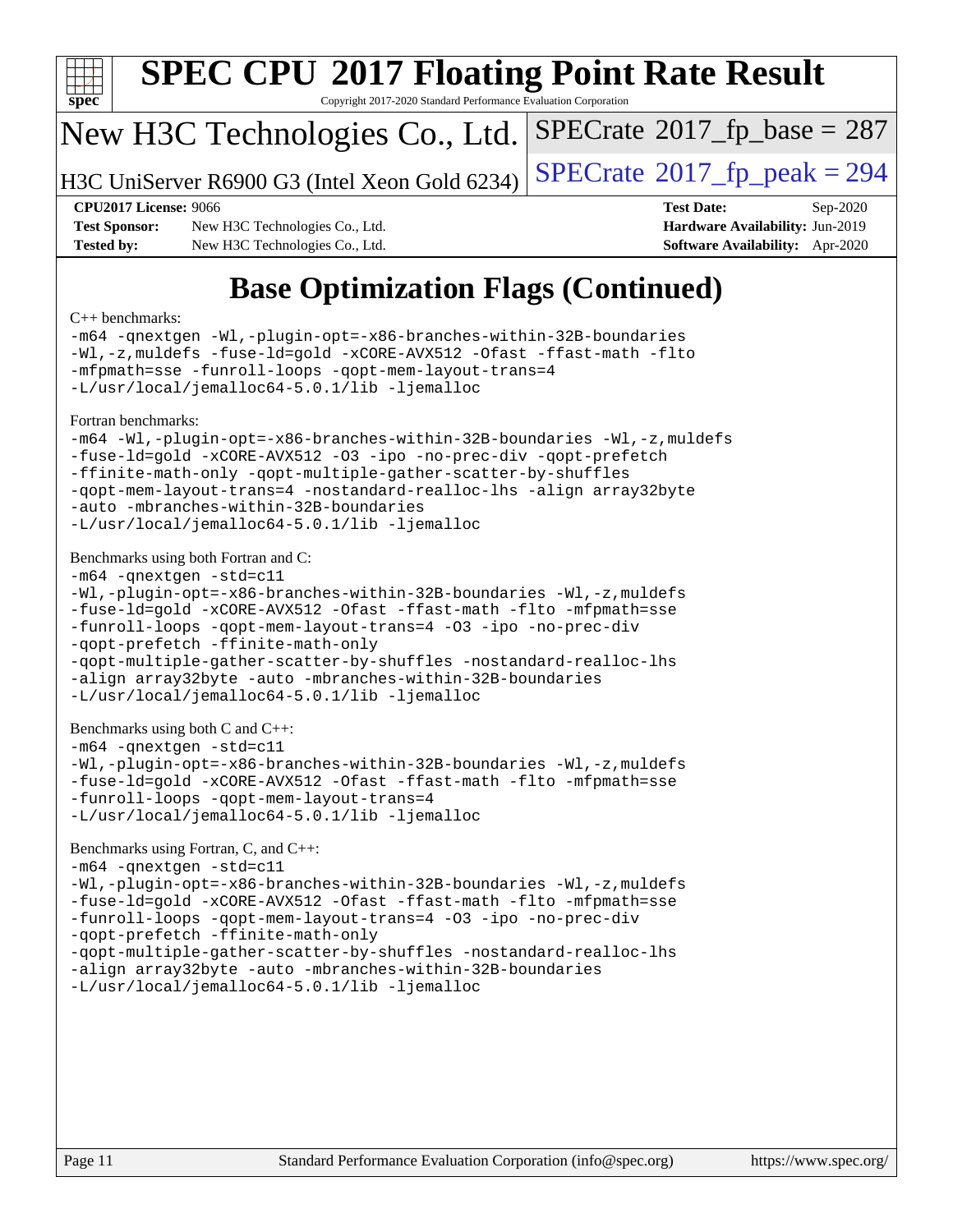| Spec                 | <b>SPEC CPU®2017 Floating Point Rate Result</b><br>Copyright 2017-2020 Standard Performance Evaluation Corporation |                                         |
|----------------------|--------------------------------------------------------------------------------------------------------------------|-----------------------------------------|
|                      | New H3C Technologies Co., Ltd. SPECrate®2017_fp_base = 287                                                         |                                         |
|                      | H3C UniServer R6900 G3 (Intel Xeon Gold 6234)                                                                      | $ SPECrate^{\circ}2017_fp\_peak = 294 $ |
|                      | CPU2017 License: 9066                                                                                              | <b>Test Date:</b><br>$Sep-2020$         |
| <b>Test Sponsor:</b> | New H3C Technologies Co., Ltd.                                                                                     | Hardware Availability: Jun-2019         |
| <b>Tested by:</b>    | New H3C Technologies Co., Ltd.                                                                                     | Software Availability: Apr-2020         |

### **[Peak Compiler Invocation](http://www.spec.org/auto/cpu2017/Docs/result-fields.html#PeakCompilerInvocation)**

[C benchmarks](http://www.spec.org/auto/cpu2017/Docs/result-fields.html#Cbenchmarks):

[icc](http://www.spec.org/cpu2017/results/res2020q4/cpu2017-20200927-24033.flags.html#user_CCpeak_intel_icc_66fc1ee009f7361af1fbd72ca7dcefbb700085f36577c54f309893dd4ec40d12360134090235512931783d35fd58c0460139e722d5067c5574d8eaf2b3e37e92)

[C++ benchmarks](http://www.spec.org/auto/cpu2017/Docs/result-fields.html#CXXbenchmarks): [icpc](http://www.spec.org/cpu2017/results/res2020q4/cpu2017-20200927-24033.flags.html#user_CXXpeak_intel_icpc_c510b6838c7f56d33e37e94d029a35b4a7bccf4766a728ee175e80a419847e808290a9b78be685c44ab727ea267ec2f070ec5dc83b407c0218cded6866a35d07)

[Fortran benchmarks:](http://www.spec.org/auto/cpu2017/Docs/result-fields.html#Fortranbenchmarks) [ifort](http://www.spec.org/cpu2017/results/res2020q4/cpu2017-20200927-24033.flags.html#user_FCpeak_intel_ifort_8111460550e3ca792625aed983ce982f94888b8b503583aa7ba2b8303487b4d8a21a13e7191a45c5fd58ff318f48f9492884d4413fa793fd88dd292cad7027ca)

[Benchmarks using both Fortran and C](http://www.spec.org/auto/cpu2017/Docs/result-fields.html#BenchmarksusingbothFortranandC): [ifort](http://www.spec.org/cpu2017/results/res2020q4/cpu2017-20200927-24033.flags.html#user_CC_FCpeak_intel_ifort_8111460550e3ca792625aed983ce982f94888b8b503583aa7ba2b8303487b4d8a21a13e7191a45c5fd58ff318f48f9492884d4413fa793fd88dd292cad7027ca) [icc](http://www.spec.org/cpu2017/results/res2020q4/cpu2017-20200927-24033.flags.html#user_CC_FCpeak_intel_icc_66fc1ee009f7361af1fbd72ca7dcefbb700085f36577c54f309893dd4ec40d12360134090235512931783d35fd58c0460139e722d5067c5574d8eaf2b3e37e92)

[Benchmarks using both C and C++:](http://www.spec.org/auto/cpu2017/Docs/result-fields.html#BenchmarksusingbothCandCXX) [icpc](http://www.spec.org/cpu2017/results/res2020q4/cpu2017-20200927-24033.flags.html#user_CC_CXXpeak_intel_icpc_c510b6838c7f56d33e37e94d029a35b4a7bccf4766a728ee175e80a419847e808290a9b78be685c44ab727ea267ec2f070ec5dc83b407c0218cded6866a35d07) [icc](http://www.spec.org/cpu2017/results/res2020q4/cpu2017-20200927-24033.flags.html#user_CC_CXXpeak_intel_icc_66fc1ee009f7361af1fbd72ca7dcefbb700085f36577c54f309893dd4ec40d12360134090235512931783d35fd58c0460139e722d5067c5574d8eaf2b3e37e92)

[Benchmarks using Fortran, C, and C++](http://www.spec.org/auto/cpu2017/Docs/result-fields.html#BenchmarksusingFortranCandCXX): [icpc](http://www.spec.org/cpu2017/results/res2020q4/cpu2017-20200927-24033.flags.html#user_CC_CXX_FCpeak_intel_icpc_c510b6838c7f56d33e37e94d029a35b4a7bccf4766a728ee175e80a419847e808290a9b78be685c44ab727ea267ec2f070ec5dc83b407c0218cded6866a35d07) [icc](http://www.spec.org/cpu2017/results/res2020q4/cpu2017-20200927-24033.flags.html#user_CC_CXX_FCpeak_intel_icc_66fc1ee009f7361af1fbd72ca7dcefbb700085f36577c54f309893dd4ec40d12360134090235512931783d35fd58c0460139e722d5067c5574d8eaf2b3e37e92) [ifort](http://www.spec.org/cpu2017/results/res2020q4/cpu2017-20200927-24033.flags.html#user_CC_CXX_FCpeak_intel_ifort_8111460550e3ca792625aed983ce982f94888b8b503583aa7ba2b8303487b4d8a21a13e7191a45c5fd58ff318f48f9492884d4413fa793fd88dd292cad7027ca)

### **[Peak Portability Flags](http://www.spec.org/auto/cpu2017/Docs/result-fields.html#PeakPortabilityFlags)**

Same as Base Portability Flags

## **[Peak Optimization Flags](http://www.spec.org/auto/cpu2017/Docs/result-fields.html#PeakOptimizationFlags)**

[C benchmarks](http://www.spec.org/auto/cpu2017/Docs/result-fields.html#Cbenchmarks):

519.lbm\_r: basepeak = yes

538.imagick\_r: basepeak = yes

 $544.nab$ <sub>r</sub>: basepeak = yes

[C++ benchmarks:](http://www.spec.org/auto/cpu2017/Docs/result-fields.html#CXXbenchmarks)

508.namd\_r: basepeak = yes

 510.parest\_r: [-m64](http://www.spec.org/cpu2017/results/res2020q4/cpu2017-20200927-24033.flags.html#user_peakCXXLD510_parest_r_m64-icc) [-qnextgen](http://www.spec.org/cpu2017/results/res2020q4/cpu2017-20200927-24033.flags.html#user_peakCXXLD510_parest_r_f-qnextgen) [-Wl,-plugin-opt=-x86-branches-within-32B-boundaries](http://www.spec.org/cpu2017/results/res2020q4/cpu2017-20200927-24033.flags.html#user_peakLDFLAGS510_parest_r_f-x86-branches-within-32B-boundaries_0098b4e4317ae60947b7b728078a624952a08ac37a3c797dfb4ffeb399e0c61a9dd0f2f44ce917e9361fb9076ccb15e7824594512dd315205382d84209e912f3) [-Wl,-z,muldefs](http://www.spec.org/cpu2017/results/res2020q4/cpu2017-20200927-24033.flags.html#user_peakEXTRA_LDFLAGS510_parest_r_link_force_multiple1_b4cbdb97b34bdee9ceefcfe54f4c8ea74255f0b02a4b23e853cdb0e18eb4525ac79b5a88067c842dd0ee6996c24547a27a4b99331201badda8798ef8a743f577) [-fuse-ld=gold](http://www.spec.org/cpu2017/results/res2020q4/cpu2017-20200927-24033.flags.html#user_peakEXTRA_LDFLAGS510_parest_r_f-fuse-ld_920b3586e2b8c6e0748b9c84fa9b744736ba725a32cab14ad8f3d4ad28eecb2f59d1144823d2e17006539a88734fe1fc08fc3035f7676166309105a78aaabc32) [-xCORE-AVX512](http://www.spec.org/cpu2017/results/res2020q4/cpu2017-20200927-24033.flags.html#user_peakCXXOPTIMIZE510_parest_r_f-xCORE-AVX512) [-Ofast](http://www.spec.org/cpu2017/results/res2020q4/cpu2017-20200927-24033.flags.html#user_peakCXXOPTIMIZE510_parest_r_f-Ofast) [-ffast-math](http://www.spec.org/cpu2017/results/res2020q4/cpu2017-20200927-24033.flags.html#user_peakCXXOPTIMIZE510_parest_r_f-ffast-math) [-flto](http://www.spec.org/cpu2017/results/res2020q4/cpu2017-20200927-24033.flags.html#user_peakCXXOPTIMIZE510_parest_r_f-flto) [-mfpmath=sse](http://www.spec.org/cpu2017/results/res2020q4/cpu2017-20200927-24033.flags.html#user_peakCXXOPTIMIZE510_parest_r_f-mfpmath_70eb8fac26bde974f8ab713bc9086c5621c0b8d2f6c86f38af0bd7062540daf19db5f3a066d8c6684be05d84c9b6322eb3b5be6619d967835195b93d6c02afa1) [-funroll-loops](http://www.spec.org/cpu2017/results/res2020q4/cpu2017-20200927-24033.flags.html#user_peakCXXOPTIMIZE510_parest_r_f-funroll-loops) [-qopt-mem-layout-trans=4](http://www.spec.org/cpu2017/results/res2020q4/cpu2017-20200927-24033.flags.html#user_peakCXXOPTIMIZE510_parest_r_f-qopt-mem-layout-trans_fa39e755916c150a61361b7846f310bcdf6f04e385ef281cadf3647acec3f0ae266d1a1d22d972a7087a248fd4e6ca390a3634700869573d231a252c784941a8) [-L/usr/local/jemalloc64-5.0.1/lib](http://www.spec.org/cpu2017/results/res2020q4/cpu2017-20200927-24033.flags.html#user_peakEXTRA_LIBS510_parest_r_jemalloc_link_path64_1_cc289568b1a6c0fd3b62c91b824c27fcb5af5e8098e6ad028160d21144ef1b8aef3170d2acf0bee98a8da324cfe4f67d0a3d0c4cc4673d993d694dc2a0df248b) [-ljemalloc](http://www.spec.org/cpu2017/results/res2020q4/cpu2017-20200927-24033.flags.html#user_peakEXTRA_LIBS510_parest_r_jemalloc_link_lib_d1249b907c500fa1c0672f44f562e3d0f79738ae9e3c4a9c376d49f265a04b9c99b167ecedbf6711b3085be911c67ff61f150a17b3472be731631ba4d0471706)

**(Continued on next page)**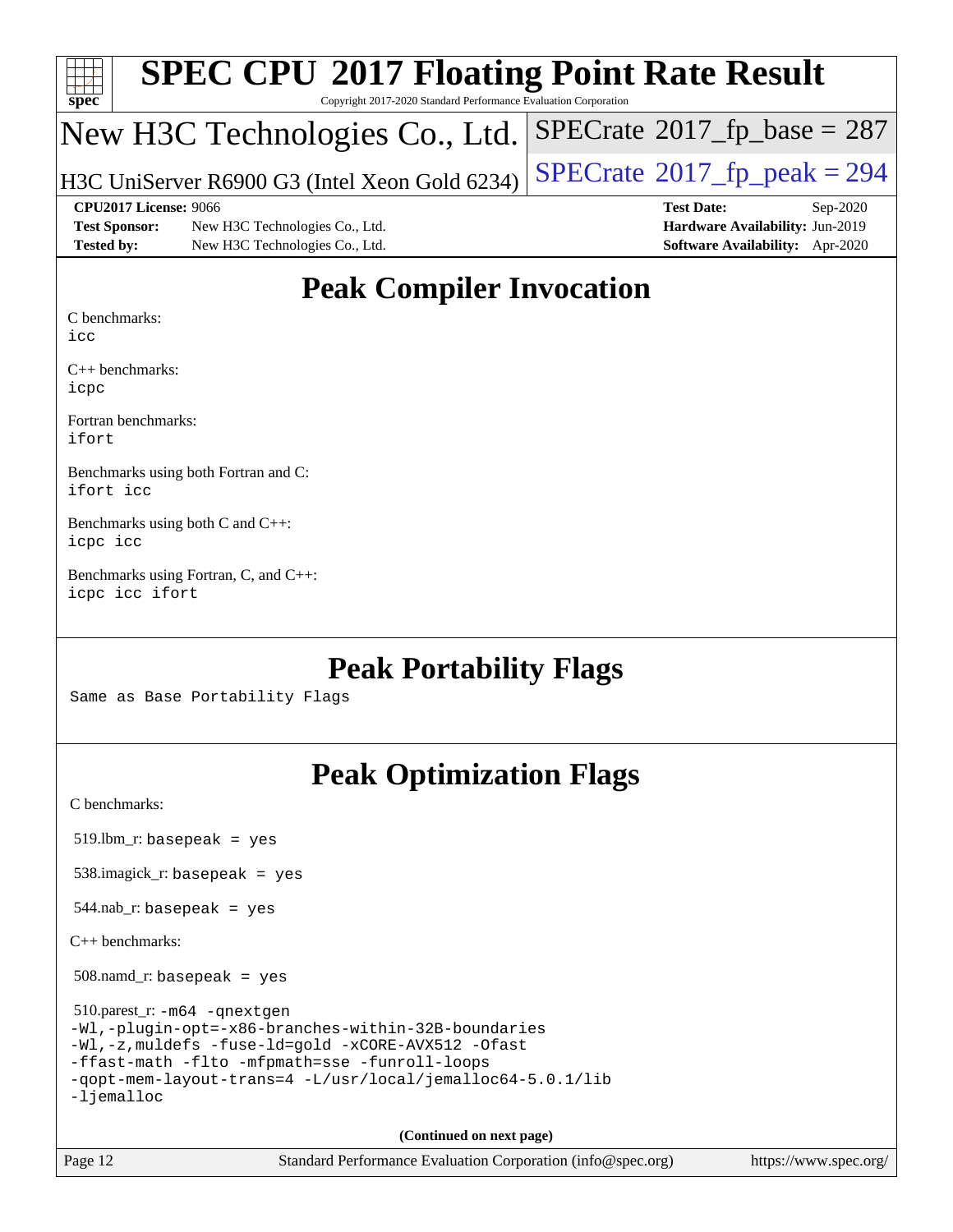| <b>SPEC CPU®2017 Floating Point Rate Result</b><br>spec<br>Copyright 2017-2020 Standard Performance Evaluation Corporation                                                                                                                                                                                                                                                                    |                                                                                                     |
|-----------------------------------------------------------------------------------------------------------------------------------------------------------------------------------------------------------------------------------------------------------------------------------------------------------------------------------------------------------------------------------------------|-----------------------------------------------------------------------------------------------------|
| New H3C Technologies Co., Ltd.                                                                                                                                                                                                                                                                                                                                                                | $SPECrate^{\circ}2017$ fp base = 287                                                                |
| H3C UniServer R6900 G3 (Intel Xeon Gold 6234)                                                                                                                                                                                                                                                                                                                                                 | $SPECTate@2017_fp\_peak = 294$                                                                      |
| <b>CPU2017 License: 9066</b><br><b>Test Sponsor:</b><br>New H3C Technologies Co., Ltd.<br><b>Tested by:</b><br>New H3C Technologies Co., Ltd.                                                                                                                                                                                                                                                 | <b>Test Date:</b><br>Sep-2020<br>Hardware Availability: Jun-2019<br>Software Availability: Apr-2020 |
| <b>Peak Optimization Flags (Continued)</b>                                                                                                                                                                                                                                                                                                                                                    |                                                                                                     |
| Fortran benchmarks:                                                                                                                                                                                                                                                                                                                                                                           |                                                                                                     |
| 503.bwaves_r:-m64 -Wl,-plugin-opt=-x86-branches-within-32B-boundaries<br>-Wl,-z, muldefs -fuse-ld=gold -xCORE-AVX512 -03 -ipo<br>-no-prec-div -qopt-prefetch -ffinite-math-only<br>-qopt-multiple-gather-scatter-by-shuffles<br>-gopt-mem-layout-trans=4 -nostandard-realloc-lhs<br>-align array32byte -auto -mbranches-within-32B-boundaries<br>-L/usr/local/jemalloc64-5.0.1/lib -ljemalloc |                                                                                                     |
| $549$ .fotonik $3d$ _r: basepeak = yes                                                                                                                                                                                                                                                                                                                                                        |                                                                                                     |
| 554.roms_r: Same as 503.bwaves_r                                                                                                                                                                                                                                                                                                                                                              |                                                                                                     |
| Benchmarks using both Fortran and C:                                                                                                                                                                                                                                                                                                                                                          |                                                                                                     |
| 521.wrf_r: -prof-gen(pass 1) -prof-use(pass 2) -xCORE-AVX512 -03<br>-ipo -no-prec-div -qopt-prefetch -ffinite-math-only<br>-qopt-multiple-qather-scatter-by-shuffles<br>-qopt-mem-layout-trans=4 -mbranches-within-32B-boundaries<br>-nostandard-realloc-lhs -align array32byte -auto<br>-L/usr/local/jemalloc64-5.0.1/lib -ljemalloc                                                         |                                                                                                     |
| $527$ .cam $4$ _r: basepeak = yes                                                                                                                                                                                                                                                                                                                                                             |                                                                                                     |
| Benchmarks using both C and C++:                                                                                                                                                                                                                                                                                                                                                              |                                                                                                     |
| $511.$ povray_r: -prof-gen(pass 1) -prof-use(pass 2) -xCORE-AVX512 -03<br>-ipo -no-prec-div -qopt-prefetch -ffinite-math-only<br>-qopt-multiple-gather-scatter-by-shuffles<br>-qopt-mem-layout-trans=4 -mbranches-within-32B-boundaries<br>-L/usr/local/jemalloc64-5.0.1/lib -ljemalloc                                                                                                       |                                                                                                     |
| $526.$ blender_r: basepeak = yes                                                                                                                                                                                                                                                                                                                                                              |                                                                                                     |
| Benchmarks using Fortran, C, and C++:                                                                                                                                                                                                                                                                                                                                                         |                                                                                                     |
| $507.cactuBSSN_r$ : basepeak = yes                                                                                                                                                                                                                                                                                                                                                            |                                                                                                     |
| The flags files that were used to format this result can be browsed at<br>http://www.spec.org/cpu2017/flags/Intel-ic19.1u1-official-linux64_revA.html<br>http://www.spec.org/cpu2017/flags/New_H3C-Platform-Settings-V1.4-CLX-RevB.html                                                                                                                                                       |                                                                                                     |